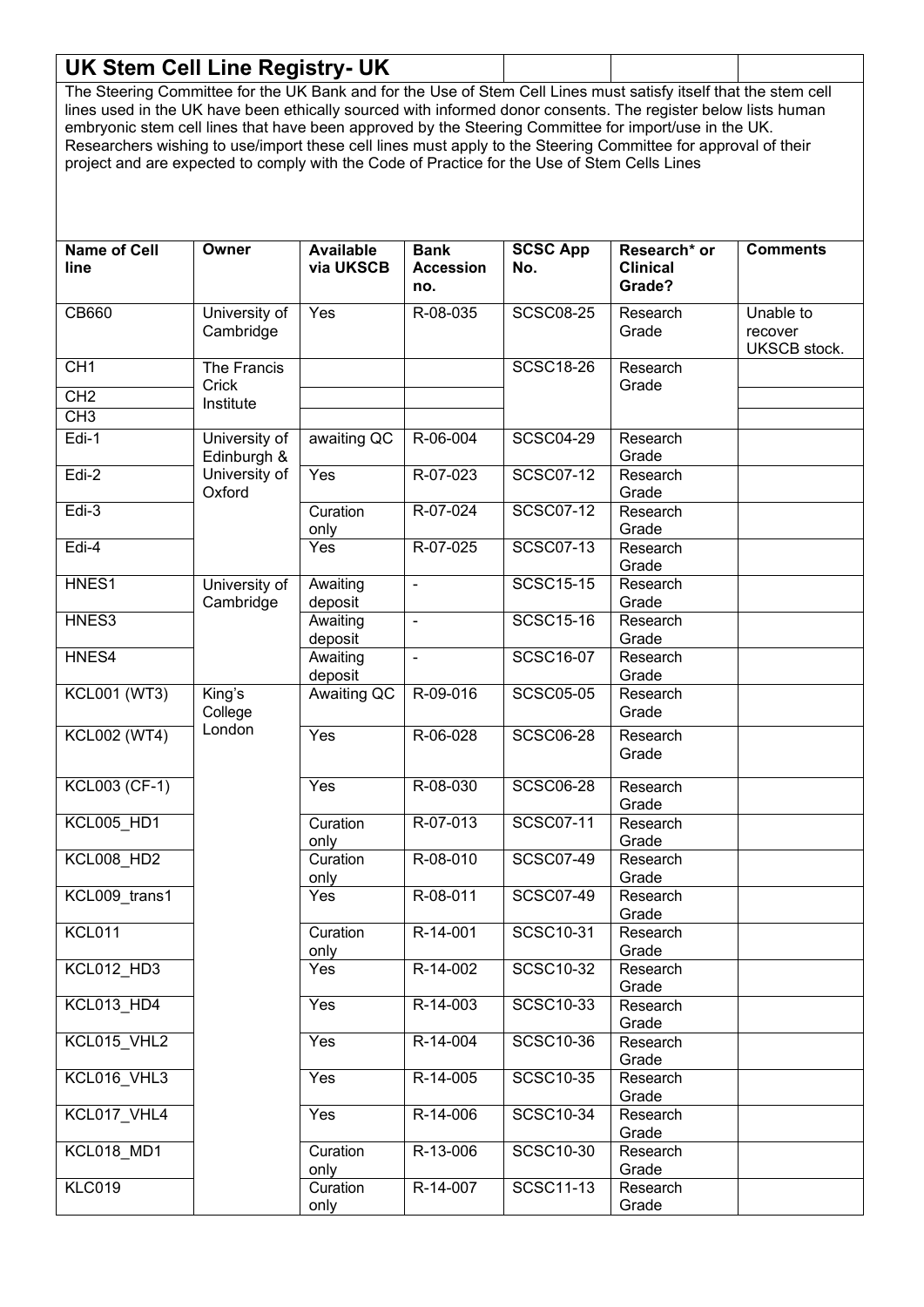| <b>KCL020</b>     |                             | Curation           | R-14-008   | <b>SCSC11-13</b> | Research              |                                                                                                         |
|-------------------|-----------------------------|--------------------|------------|------------------|-----------------------|---------------------------------------------------------------------------------------------------------|
|                   |                             | only               | R-14-009   | <b>SCSC11-14</b> | Grade                 |                                                                                                         |
| KCL021`CF2        |                             | Yes                |            |                  | Research<br>Grade     |                                                                                                         |
| <b>KCL022</b>     |                             | Curation           | R-14-010   | <b>SCSC11-13</b> | Research              |                                                                                                         |
|                   |                             | only               |            |                  | Grade                 |                                                                                                         |
| <b>KCL023</b>     |                             | Curation<br>only   | R-14-011   | <b>SCSC11-13</b> | Research<br>Grade     |                                                                                                         |
| KCL024_NF1-1      |                             | Yes                | R-14-012   | <b>SCSC11-48</b> | Research<br>Grade     |                                                                                                         |
| KCL025_NF1-2      |                             | Yes                | R-14-013   | <b>SCSC11-48</b> | Research<br>Grade     |                                                                                                         |
| KCL026 SMA        |                             | Yes                | R-14-014   | <b>SCSC11-49</b> | Research<br>Grade     |                                                                                                         |
| KCL027_HD5        |                             | Awaiting QC        | R-13-014   | <b>SCSC11-47</b> | Research<br>Grade     |                                                                                                         |
| KCL028_HD6        |                             | Awaiting QC        | R-13-015   | <b>SCSC11-47</b> | Research              |                                                                                                         |
| KCL029 CFWAS      |                             | <b>Awaiting QC</b> | R-13-016   | <b>SCSC11-46</b> | Grade<br>Research     |                                                                                                         |
| <b>KCL030 BT1</b> |                             | Curation           | R-13-010   | SCSC12-45        | Grade<br>Research     |                                                                                                         |
|                   |                             | only               |            |                  | Grade                 |                                                                                                         |
| <b>KCL031</b>     |                             | <b>Awaiting QC</b> | $C-16-011$ | <b>SCSC12-37</b> | Clinical Grade        | Banked on<br>feeder free<br>system                                                                      |
| <b>KCL032</b>     |                             | <b>Awaiting QC</b> | $C-16-012$ | <b>SCSC12-37</b> | <b>Clinical Grade</b> | Banked on<br>feeder free<br>system                                                                      |
| <b>KCL033</b>     |                             | <b>Awaiting QC</b> | $C-16-013$ | <b>SCSC11-54</b> | <b>Clinical Grade</b> | Banked on<br>feeder free<br>system<br>Feeder<br>dependent<br>bank available<br>for research<br>use only |
| KCL034            |                             | Available          | $C-16-014$ | <b>SCSC11-54</b> | <b>Clinical Grade</b> | Banked on<br>feeder free<br>system<br>(Research use)                                                    |
| <b>KCL035</b>     |                             | Yes                | R-14-015   | <b>SCSC12-38</b> | Research<br>Grade     |                                                                                                         |
| <b>KCL036</b>     |                             | Yes                | R-14-016   | <b>SCSC12-38</b> | Research<br>Grade     |                                                                                                         |
| <b>KCL037</b>     |                             | Awaiting QC        | $C-16-015$ | <b>SCSC12-37</b> | <b>Clinical Grade</b> | Banked on<br>feeder free<br>system<br>Feeder<br>dependent<br>bank available<br>for research<br>use only |
| <b>KCL038</b>     |                             | Yes                | $C-16-016$ | <b>SCSC12-37</b> | <b>Clinical Grade</b> |                                                                                                         |
| <b>KCL039</b>     |                             | Yes                | C-16-017   | <b>SCSC12-37</b> | <b>Clinical Grade</b> |                                                                                                         |
| <b>KCL040</b>     |                             | Yes                | $C-16-018$ | <b>SCSC12-37</b> | <b>Clinical Grade</b> |                                                                                                         |
| <b>KCL041</b>     |                             | Yes                | R-14-017   | <b>SCSC12-38</b> | Research<br>Grade     |                                                                                                         |
| <b>KCL042</b>     |                             | Yes                | R-14-018   | <b>SCSC12-38</b> | Research<br>Grade     |                                                                                                         |
| <b>KCL043</b>     |                             | Yes                | R-14-019   | <b>SCSC12-38</b> | Research<br>Grade     |                                                                                                         |
| MAN-1             | University of<br>Manchester | Yes                | R-08-017   | <b>SCSC08-02</b> | Research<br>Grade     |                                                                                                         |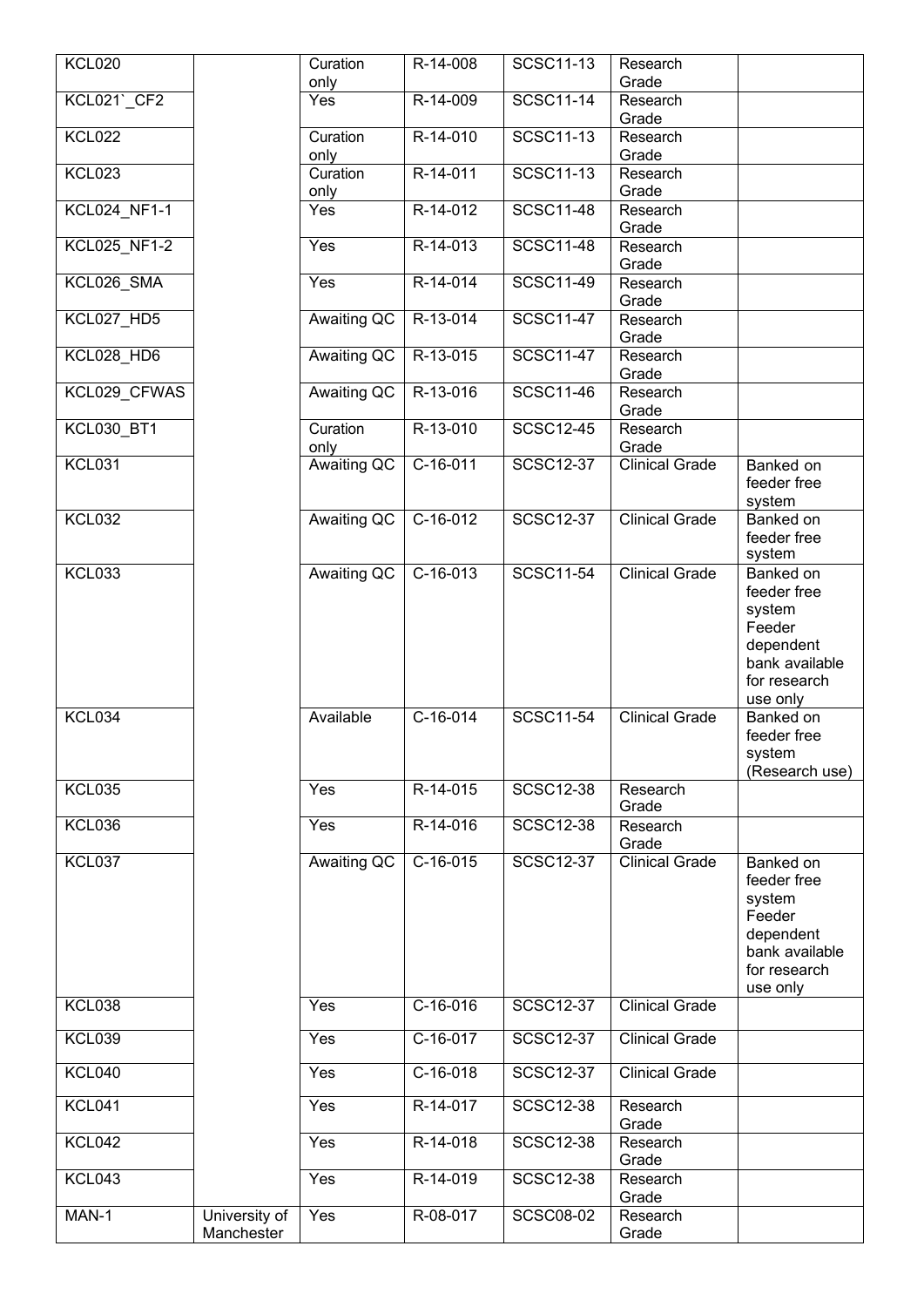| MAN-2         |               | Yes                 | R-09-011                 | <b>SCSC09-01</b> | Research              |                                   |
|---------------|---------------|---------------------|--------------------------|------------------|-----------------------|-----------------------------------|
|               |               |                     |                          |                  | Grade                 |                                   |
| MAN-3         |               | Awaiting<br>deposit | $\blacksquare$           | <b>SCSC12-20</b> | Research<br>Grade     |                                   |
| MAN-4         |               | Awaiting            | ÷,                       | <b>SCSC12-21</b> | Research              |                                   |
|               |               | deposit             |                          |                  | Grade                 |                                   |
| MAN-5         |               | Awaiting            | $\overline{\phantom{a}}$ | <b>SCSC12-22</b> | Research              |                                   |
|               |               | deposit             |                          |                  | Grade                 |                                   |
| MAN-6         |               | Awaiting            | ÷,                       | <b>SCSC12-23</b> | Research              |                                   |
|               |               | deposit             |                          |                  | Grade                 |                                   |
| MAN-7         |               | Awaiting            | L,                       | <b>SCSC12-24</b> | Research              |                                   |
|               |               | deposit             |                          |                  | Grade                 |                                   |
| MAN-8         |               | Awaiting            | $\blacksquare$           | <b>SCSC12-25</b> | Research              |                                   |
| MAN-9         |               | deposit<br>Awaiting | ÷,                       | <b>SCSC12-16</b> | Grade<br>Research     |                                   |
|               |               | deposit             |                          |                  | Grade                 |                                   |
| <b>MAN-10</b> |               | Awaiting            | $\blacksquare$           | <b>SCSC12-17</b> | Research              |                                   |
|               |               | deposit             |                          |                  | Grade                 |                                   |
| <b>MAN-11</b> |               | Awaiting            | $C-16-003$               | <b>SCSC12-26</b> | <b>Clinical Grade</b> | Banked on both                    |
|               |               | release             |                          |                  |                       | feeder free and                   |
|               |               |                     |                          |                  |                       | feeder                            |
|               |               |                     |                          |                  |                       | depenedent                        |
|               |               |                     |                          |                  |                       | systems                           |
| <b>MAN-12</b> |               | Awaiting<br>release | $C-16-004$               | <b>SCSC12-27</b> | <b>Clinical Grade</b> | Banked on both<br>feeder free and |
|               |               |                     |                          |                  |                       | feeder                            |
|               |               |                     |                          |                  |                       | depenedent                        |
|               |               |                     |                          |                  |                       | systems                           |
| <b>MAN-13</b> |               | Awaiting            | $\overline{C}$ -16-005   | <b>SCSC12-28</b> | <b>Clinical Grade</b> | Banked on both                    |
|               |               | release             |                          |                  |                       | feeder free and                   |
|               |               |                     |                          |                  |                       | feeder                            |
|               |               |                     |                          |                  |                       | depenedent                        |
|               |               |                     |                          |                  |                       | systems                           |
| <b>MAN-14</b> |               | Awaiting<br>release | $C-16-006$               | <b>SCSC14-23</b> | <b>Clinical Grade</b> | Banked on both<br>feeder free and |
|               |               |                     |                          |                  |                       | feeder                            |
|               |               |                     |                          |                  |                       | depenedent                        |
|               |               |                     |                          |                  |                       | systems                           |
| <b>MAN-15</b> |               | Awaiting            | $C-16-007$               | <b>SCSC14-24</b> | <b>Clinical Grade</b> | Banked on both                    |
|               |               | release             |                          |                  |                       | feeder free and                   |
|               |               |                     |                          |                  |                       | feeder                            |
|               |               |                     |                          |                  |                       | depenedent                        |
| <b>MAN-16</b> |               |                     | C-16-008                 | <b>SCSC14-25</b> | <b>Clinical Grade</b> | systems<br>Banked on both         |
|               |               | Awaiting<br>release |                          |                  |                       | feeder free and                   |
|               |               |                     |                          |                  |                       | feeder                            |
|               |               |                     |                          |                  |                       | depenedent                        |
|               |               |                     |                          |                  |                       | systems                           |
| MasterShef1   | University of | Yes                 | $C-14-020$               | <b>SCSC12-02</b> | <b>Clinical Grade</b> |                                   |
|               | Sheffield     | <b>Awaiting QC</b>  | C-18-033                 |                  |                       | Feeder                            |
|               |               |                     |                          |                  |                       | Dependent cell                    |
|               |               |                     |                          |                  |                       | bank                              |
| MasterShef2   |               | Available           | $C-14-021$               | <b>SCSC12-03</b> | <b>Clinical Grade</b> | Banked also on                    |
|               |               | (feeder             |                          |                  |                       | feeder free                       |
|               |               | depenedent)         |                          |                  |                       | systems and                       |
|               |               |                     |                          |                  |                       | undergoing QC                     |
|               |               |                     |                          |                  |                       | testing                           |
| MasterShef3   |               | Yes                 | $C-14-022$               | <b>SCSC12-04</b> | <b>Clinical Grade</b> |                                   |
|               |               | Awaiting QC         | $C-18-032$               |                  |                       | Feeder                            |
|               |               |                     |                          |                  |                       | Dependent cell                    |
|               |               |                     |                          |                  |                       | bank                              |
| MasterShef4   |               | Awaiting            | $C-14-023$               | <b>SCSC12-05</b> | <b>Clinical Grade</b> | Banked on both                    |
|               |               | release             |                          |                  |                       | feeder free and                   |
|               |               |                     |                          |                  |                       | feeder                            |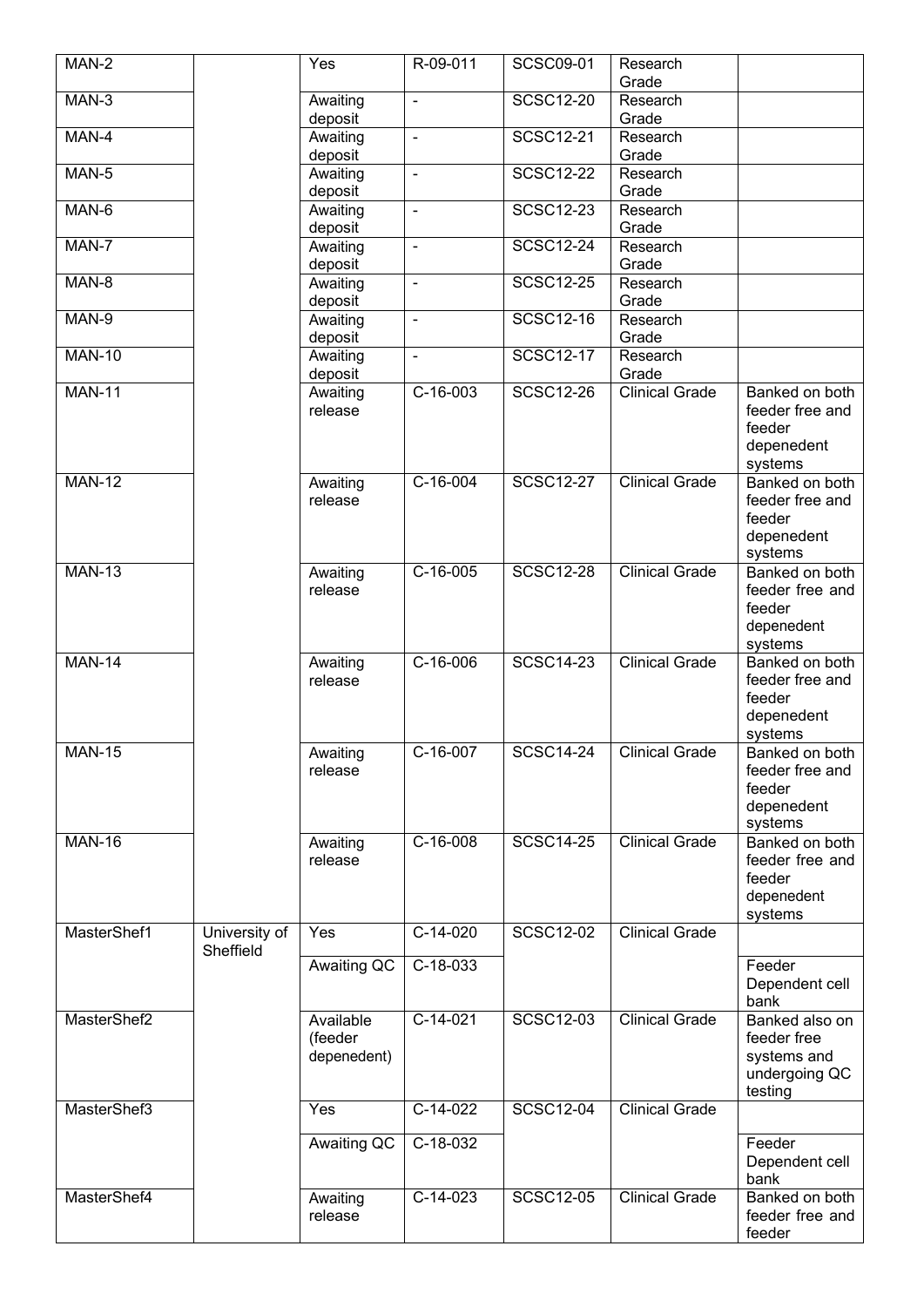|                  |                        |                                     |                                |                         |                       | depenedent<br>systems                                                    |
|------------------|------------------------|-------------------------------------|--------------------------------|-------------------------|-----------------------|--------------------------------------------------------------------------|
| MasterShef5      |                        | Awaiting<br>release                 | C-14-024                       | <b>SCSC12-06</b>        | <b>Clinical Grade</b> | Banked on<br>feeder free<br>systems                                      |
|                  |                        | Awaiting QC                         | C-18-027                       |                         |                       | Feeder<br>Dependent cell<br>bank                                         |
| MasterShef6      |                        | Yes                                 | $C-18-013$<br>and C-18-<br>028 | <b>SCSC12-07</b>        | <b>Clinical Grade</b> |                                                                          |
|                  |                        | <b>Awaiting QC</b>                  | $C-18-028$                     |                         |                       | Feeder<br>Dependent cell<br>bank                                         |
| MasterShef7      |                        | Available<br>(feeder<br>depenedent) | C-16-019                       | <b>SCSC12-08</b>        | <b>Clinical Grade</b> | Banked also on<br>feeder free<br>systems and<br>undergoing QC<br>testing |
| MasterShef8      |                        | Awaiting<br>release                 | $C-16-025$                     | <b>SCSC12-09</b>        | <b>Clinical Grade</b> | <b>Banked on</b><br>feeder free<br>systems                               |
|                  |                        | Awaiting QC                         | C-18-029                       |                         |                       | Feeder<br>Dependent cell<br>bank                                         |
| MasterShef9      |                        | Curation<br>only                    | R-18-011                       | <b>SCSC18-08</b>        | Research<br>Grade     |                                                                          |
| MasterShef10     |                        | Available<br>(feeder<br>depenedent) | $C-16-020$                     | <b>SCSC13-05</b>        | <b>Clinical Grade</b> | Confirmed with<br>TP53 mutation                                          |
| MasterShef11     |                        | Yes                                 | $C-16-021$                     | <b>SCSC13-06</b>        | <b>Clinical Grade</b> |                                                                          |
|                  |                        | <b>Awaiting QC</b>                  | $C-18-023$                     |                         |                       | Feeder<br>Dependent cell<br>bank                                         |
| MasterShef12     |                        | Yes                                 | $C-16-022$                     | <b>SCSC13-07</b>        | <b>Clinical Grade</b> |                                                                          |
|                  |                        | Awaiting QC                         | C-18-024                       |                         |                       | Feeder<br>Dependent cell<br>bank                                         |
| MasterShef13     |                        | Yes                                 | C-16-023                       | <b>SCSC13-08</b>        | <b>Clinical Grade</b> |                                                                          |
|                  |                        | Awaiting QC                         | C-18-001<br>and C-18-<br>022   |                         |                       | Feeder<br>Dependent cell<br>bank                                         |
| MasterShef14     |                        | Yes                                 | $C-16-024$                     | <b>SCSC14-65</b>        | <b>Clinical Grade</b> |                                                                          |
|                  |                        | Awaiting QC                         | $C-18-021$                     |                         |                       | Feeder<br>Dependent cell<br>bank                                         |
| NCL <sub>1</sub> | Newcastle<br>Fertility | Yes                                 | R-05-015                       | <b>SCSC04-01</b>        | Research<br>Grade     |                                                                          |
| NCL <sub>2</sub> | Centre at<br>Life      | Yes                                 | R-07-014                       | <b>SCSC06-46</b><br>(1) | Research<br>Grade     |                                                                          |
| NCL <sub>3</sub> |                        | Yes                                 | R-07-015                       | <b>SCSC06-46</b><br>(2) | Research<br>Grade     |                                                                          |
| NCL4             |                        | Yes                                 | R-07-016                       | <b>SCSC06-46</b><br>(3) | Research<br>Grade     |                                                                          |
| NCL <sub>5</sub> |                        | Yes                                 | R-07-017                       | <b>SCSC06-46</b><br>(4) | Research<br>Grade     |                                                                          |
| NCL6             |                        |                                     |                                |                         |                       |                                                                          |
|                  |                        | Curation<br>only                    | R-07-018                       | <b>SCSC06-46</b><br>(5) | Research<br>Grade     |                                                                          |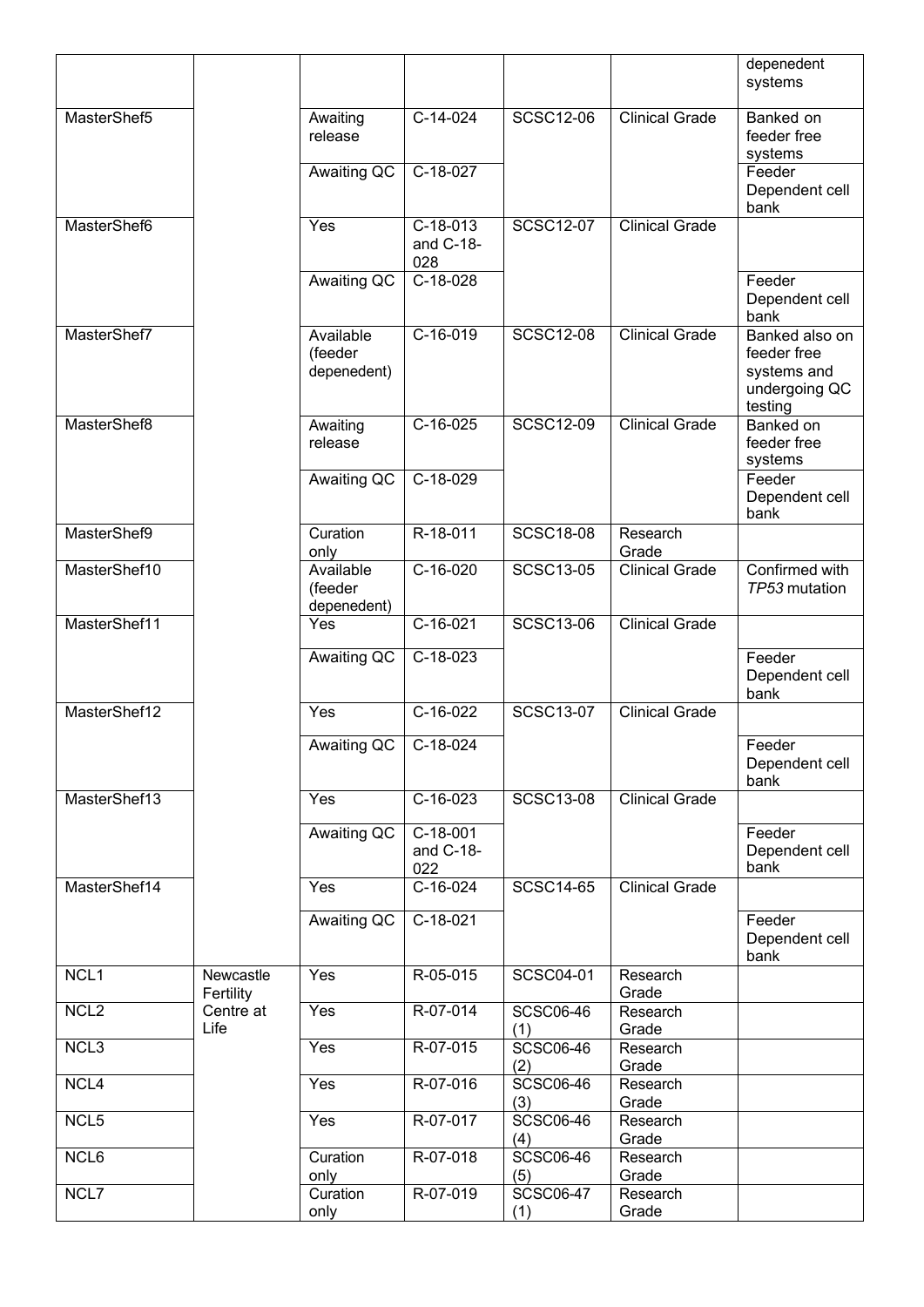| NCL <sub>8</sub>  |                         | Curation    | R-07-020   | <b>SCSC06-47</b> | Research              |             |
|-------------------|-------------------------|-------------|------------|------------------|-----------------------|-------------|
|                   |                         |             |            |                  | Grade                 |             |
|                   |                         | only        |            | (2)              |                       |             |
| NCL <sub>9</sub>  |                         | Curation    | R-07-021   | <b>SCSC06-47</b> | Research              |             |
|                   |                         | only        |            | (3)              | Grade                 |             |
| NCL <sub>10</sub> |                         | Curation    | R-11-068   | <b>SCSC10-37</b> | Research              |             |
|                   |                         | only        |            |                  | Grade                 |             |
| NCL11             |                         | Curation    | R-11-069   | SCSC11-01        | Research              |             |
|                   |                         | only        |            |                  | Grade                 |             |
| NCL <sub>12</sub> |                         | Curation    | R-11-070   | SCSC11-01        | Research              |             |
|                   |                         | only        |            |                  | Grade                 |             |
| NCL(R)14          |                         | Curation    | R-11-071   | SCSC11-01        | Research              |             |
|                   |                         |             |            |                  | Grade                 |             |
| NCL(CLIN)14       |                         | only        | $C-16-009$ | <b>SCSC11-25</b> | <b>Clinical Grade</b> |             |
|                   |                         | Yes but     |            |                  |                       |             |
|                   |                         | under Due   |            |                  |                       |             |
|                   |                         | diligence   |            |                  |                       |             |
|                   |                         |             |            |                  |                       |             |
| NCL17             |                         |             |            | SCSC19-11        | <b>Research Grade</b> |             |
|                   |                         |             |            |                  |                       |             |
|                   |                         |             |            |                  |                       |             |
|                   |                         |             |            |                  |                       |             |
| NCL (PNT) 1       |                         |             |            | SCSC19-11        | Research Grade        |             |
|                   |                         |             |            |                  |                       |             |
|                   | Newcastle               |             |            |                  |                       |             |
|                   |                         |             |            |                  |                       |             |
|                   | <b>Fertility Centre</b> |             |            |                  |                       |             |
| NCL (PNT) 5       |                         |             |            | SCSC19-11        | <b>Research Grade</b> |             |
|                   |                         |             |            |                  |                       |             |
|                   |                         |             |            |                  |                       |             |
|                   |                         |             |            |                  |                       |             |
| NCL (PNT)7        |                         |             |            | <b>SCSC19-11</b> | Research Grade        |             |
|                   |                         |             |            |                  |                       |             |
|                   |                         |             |            |                  |                       |             |
|                   |                         |             |            |                  |                       |             |
| Ncl-Crick (PNT)2  |                         |             |            | <b>SCSC19-12</b> | Research Grade        |             |
|                   |                         |             |            |                  |                       |             |
|                   |                         |             |            |                  |                       |             |
|                   |                         |             |            |                  |                       |             |
|                   |                         |             |            |                  |                       |             |
| Ncl-Crick (PNT)3  |                         |             |            | <b>SCSC19-12</b> | Research Grade        |             |
|                   |                         |             |            |                  |                       |             |
|                   |                         |             |            |                  |                       |             |
|                   | Newcastle               |             |            |                  |                       |             |
| Ncl-Crick (PNT)4  | University/The          |             |            | <b>SCSC19-12</b> | Research Grade        |             |
|                   | <b>Francis Crick</b>    |             |            |                  |                       |             |
|                   | Institute               |             |            |                  |                       |             |
|                   |                         |             |            |                  |                       |             |
| Ncl-Crick 15      |                         |             |            | <b>SCSC19-12</b> | Research Grade        |             |
|                   |                         |             |            |                  |                       |             |
|                   |                         |             |            |                  |                       |             |
|                   |                         |             |            |                  |                       |             |
|                   |                         |             |            |                  |                       |             |
| Ncl-Crick 16      |                         |             |            | SCSC19-12        | Research Grade        |             |
|                   |                         |             |            |                  |                       |             |
|                   |                         |             |            |                  |                       |             |
|                   |                         |             |            |                  |                       |             |
| Nott1             | University of           | Yes         | R-07-001   | <b>SCSC06-12</b> | Research              | rebank on   |
|                   | Nottingham              |             |            |                  | Grade                 | feeder-free |
|                   |                         |             |            |                  |                       | system      |
| Nott <sub>2</sub> |                         | Yes         | R-07-002   | <b>SCSC06-31</b> | Research              |             |
|                   |                         |             |            |                  | Grade                 |             |
| OXF1              | University of           | Curation    | R-11-001   | <b>SCSC10-40</b> | Research              |             |
|                   | Oxford                  |             |            |                  |                       |             |
|                   |                         | only        |            |                  | Grade                 |             |
| OXF <sub>2</sub>  |                         | Yes         | $R-11-002$ | <b>SCSC10-38</b> | Research              |             |
|                   |                         |             |            |                  | Grade                 |             |
| OXF <sub>3</sub>  |                         | Awaiting QC | R-11-003   | SCSC10-39        | Research              |             |
|                   |                         |             |            |                  | Grade                 |             |
| OXF4              |                         | Curation    | R-11-004   | <b>SCSC10-41</b> | Research              |             |
|                   |                         | only        |            |                  | Grade                 |             |
| RC <sub>2</sub>   | <b>Roslin Cells</b>     | Awaiting QC | R-09-008   | <b>SCSC08-31</b> | Research              |             |
|                   |                         |             |            |                  | Grade                 |             |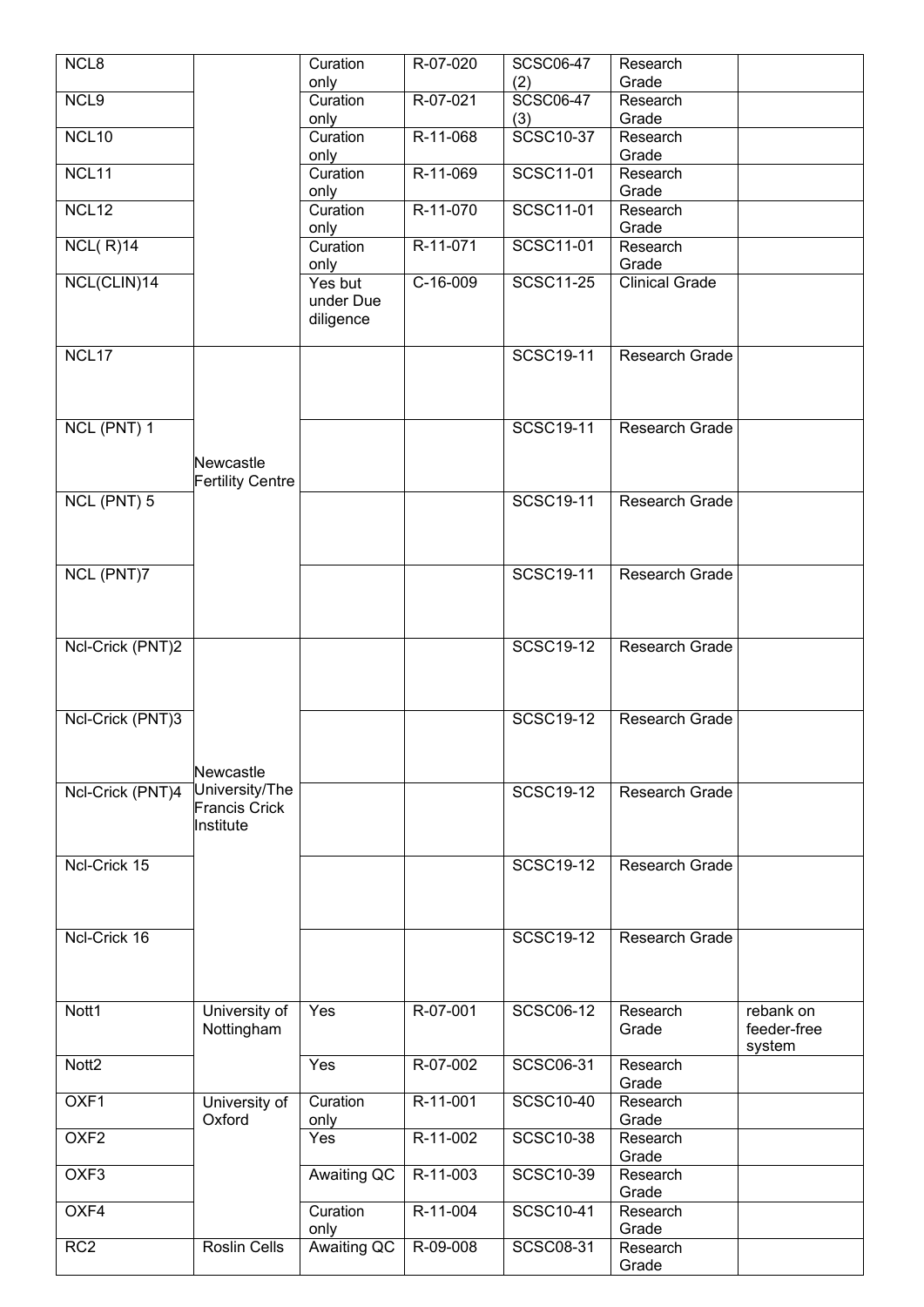| RC <sub>3</sub>  |                     | Awaiting QC        | R-09-009       | <b>SCSC08-32</b> | Research              |             |
|------------------|---------------------|--------------------|----------------|------------------|-----------------------|-------------|
|                  |                     |                    |                |                  | Grade                 |             |
| RC4              |                     | Yes                | R-09-017       | <b>SCSC08-33</b> | Research              |             |
|                  |                     |                    |                |                  | Grade                 |             |
| RC5              |                     | <b>Awaiting QC</b> | R-09-014       | <b>SCSC08-34</b> | Research              |             |
|                  |                     |                    |                |                  | Grade                 |             |
| $RC-6$           |                     | Awaiting QC        | R-09-018       | <b>SCSC09-16</b> | Research              |             |
|                  |                     |                    |                |                  | Grade                 |             |
| $RC-7$           |                     | Yes                | ÷,             | <b>SCSC09-48</b> | Research              |             |
|                  |                     |                    |                |                  | Grade                 |             |
| $RC-8$           |                     | Yes                | $\blacksquare$ | <b>SCSC10-14</b> | Research              |             |
|                  |                     |                    |                |                  | Grade                 |             |
| RC9              |                     | Yes                | $C-18-037$     | <b>SCSC10-15</b> | <b>Clinical Grade</b> |             |
|                  |                     |                    |                |                  |                       |             |
| RC10             |                     | Yes                | $\blacksquare$ | <b>SCSC11-11</b> | Research              |             |
|                  |                     |                    |                |                  | Grade                 |             |
| <b>RC11</b>      |                     | Awaiting           | C-18-038       | <b>SCSC11-02</b> | <b>Clinical Grade</b> | Banked on   |
|                  |                     | release            |                |                  |                       | feeder free |
|                  |                     |                    |                |                  |                       | systems     |
| RC12             |                     | Yes                | $C-18-039$     | <b>SCSC11-05</b> | <b>Clinical Grade</b> |             |
|                  |                     |                    |                |                  |                       |             |
| RC13             |                     | Yes                | $C-18-040$     | <b>SCSC11-04</b> | <b>Clinical Grade</b> |             |
|                  |                     |                    |                |                  |                       |             |
| RC14             |                     | Yes                | $C-18-041$     | <b>SCSC11-35</b> | <b>Clinical Grade</b> |             |
|                  |                     |                    |                |                  |                       |             |
| RC15             |                     | Yes                | $C-18-042$     | <b>SCSC11-36</b> | <b>Clinical Grade</b> |             |
|                  |                     |                    |                |                  |                       |             |
| RC16             |                     | Yes                | $C-18-043$     | <b>SCSC11-37</b> | <b>Clinical Grade</b> |             |
|                  |                     |                    |                |                  |                       |             |
| RC17             |                     | Awaiting           | $C-18-044$     | <b>SCSC11-38</b> | <b>Clinical Grade</b> | Banked on   |
|                  |                     | Release            |                |                  |                       | feeder free |
|                  |                     |                    |                |                  |                       | systems     |
| <b>RC18</b>      | <b>Roslin Cells</b> |                    | $R - 01 - 36$  | SCSC13-19        | <b>Clinical Grade</b> |             |
|                  |                     |                    |                |                  |                       |             |
|                  |                     |                    |                |                  |                       |             |
| RC19             | <b>Roslin Cells</b> |                    | R-01-36        | SCSC13-19        | <b>Clinical Grade</b> |             |
|                  |                     |                    |                |                  |                       |             |
|                  |                     |                    |                |                  |                       |             |
| RCM <sub>1</sub> |                     | Yes                | R-08-019       | <b>SCSC08-12</b> | Research              |             |
|                  |                     |                    |                |                  | Grade                 |             |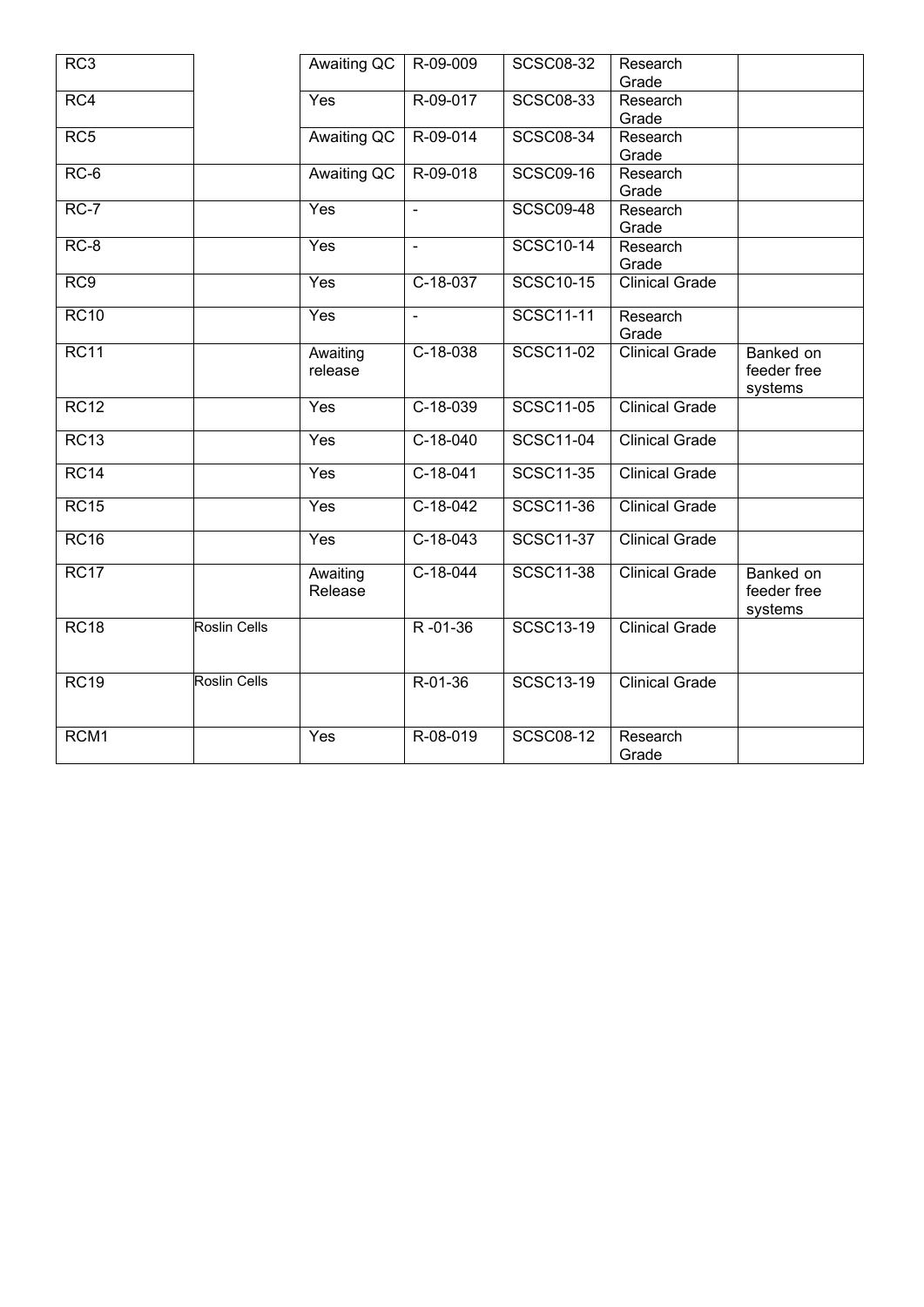| RH <sub>1</sub>                      | Geron                              | Yes                           | R-06-029                           | <b>SCSC06-16</b>        | Research                              | <b>MDA</b>                                                             |
|--------------------------------------|------------------------------------|-------------------------------|------------------------------------|-------------------------|---------------------------------------|------------------------------------------------------------------------|
| RH3                                  | Corporation<br>and Roslin          | Yes                           | R-06-030                           | (1)<br><b>SCSC06-16</b> | Grade<br>Research                     | negotiation                                                            |
|                                      | Institute                          |                               |                                    | (2)                     | Grade                                 |                                                                        |
| RH4                                  | (Edinburgh)                        | Yes                           | R-06-031                           | <b>SCSC06-16</b>        | Research                              |                                                                        |
|                                      |                                    |                               |                                    | (3)                     | Grade                                 |                                                                        |
| RH5                                  |                                    | Yes                           | R-06-032                           | <b>SCSC06-16</b><br>(4) | Research<br>Grade                     |                                                                        |
| RH <sub>6</sub>                      |                                    | Yes                           | R-06-033                           | <b>SCSC06-16</b><br>(5) | Research<br>Grade                     |                                                                        |
| R <sub>H7</sub>                      |                                    | Curation<br>only              | R-06-034                           | <b>SCSC06-16</b><br>(6) | Research<br>Grade                     |                                                                        |
| SHEF3                                | University of<br>Sheffield         | Yes                           | R-05-008                           | <b>SCSC04-24</b>        | Research<br>Grade                     | Unable to<br>recover<br><b>UKSCB</b> stock.                            |
| SHEF <sub>6</sub>                    |                                    | Available                     | R-05-031                           | <b>SCSC05-23</b>        | Research<br>Grade                     | available on<br>both feeder-<br>depenent and<br>feeder free<br>systems |
| Shef3.2                              |                                    | Due<br>Diligence              | C-18-003,<br>C-18-019,<br>C-18-035 | <b>SCSC14-34</b>        | <b>Clinical Grade</b>                 | Research<br>variant<br>available in<br>June 2018 (R-<br>17-002)        |
| Shef <sub>6.1</sub>                  |                                    | Due<br>Diligence              | C-18-002,<br>C-18-020,<br>C-18-036 | <b>SCSC14-35</b>        | <b>Clinical Grade</b>                 |                                                                        |
| SHEF1                                | Pfizer                             | Yes                           | R-05-007                           | <b>SCSC04-23</b><br>(1) | Research<br>Grade                     |                                                                        |
| SHEF <sub>2</sub>                    |                                    | Yes                           | R-05-028                           | <b>SCSC04-23</b><br>(2) | Research<br>Grade                     |                                                                        |
| SHEF4                                |                                    | Awaiting QC                   | R-05-029                           | <b>SCSC05-22</b>        | Research<br>Grade                     |                                                                        |
| SHEF5                                |                                    | Awaiting QC                   | R-08-009                           | <b>SCSC05-22</b>        | Research<br>Grade                     |                                                                        |
| SHEF7                                |                                    | Yes                           | R-07-008                           | <b>SCSC06-30</b>        | Research<br>Grade                     |                                                                        |
| SHEF <sub>8</sub>                    |                                    | Yes                           | R-08-015                           | SCSC07-31               | Research<br>Grade                     |                                                                        |
|                                      |                                    |                               |                                    |                         |                                       |                                                                        |
| UK Stem Cell Line Registry: Overseas |                                    |                               |                                    |                         |                                       |                                                                        |
|                                      |                                    |                               |                                    |                         |                                       |                                                                        |
| <b>Providers Code</b>                | Provider                           | <b>Available</b><br>via UKSCB | <b>Bank</b><br>accession<br>no.    | SCSC no.                | Research* or<br><b>Clinical Grade</b> | <b>Comments</b>                                                        |
| <b>BJN</b> hem19                     | Jawaharial<br>Nehru<br>Centre for  | Yes                           | R-08-22                            | <b>SCSC07-43</b>        | Research<br>Grade                     |                                                                        |
| <b>BJN</b> hem20                     | advanced<br>Scientific<br>Research | Yes                           | $R-08-21$                          | <b>SCSC07-43</b>        | Research<br>Grade                     |                                                                        |
| CA <sub>1</sub>                      | Mount Sinai<br>Hospital,           | No                            | $\blacksquare$                     | <b>SCSC05-28</b>        | Research<br>Grade                     |                                                                        |
| CA <sub>2</sub>                      | Canada                             | No                            | $\blacksquare$                     | <b>SCSC05-28</b>        | Research<br>Grade                     |                                                                        |
| $\overline{CC1}$                     | University of<br>Calgary           | No                            | $\blacksquare$                     | <b>SCSC06-01</b>        | Research<br>Grade                     |                                                                        |
| CC2                                  |                                    | No                            | $\blacksquare$                     | <b>SCSC06-01</b>        | Research<br>Grade                     |                                                                        |
| CCTL6                                | Masaryk<br>University              | No                            | $\blacksquare$                     | <b>SCSC06-14</b>        | Research<br>Grade                     |                                                                        |
|                                      |                                    |                               |                                    |                         |                                       |                                                                        |
| CCTL8                                | Czech<br>Republic                  | No                            | $\blacksquare$                     | <b>SCSC06-14</b>        | Research<br>Grade                     |                                                                        |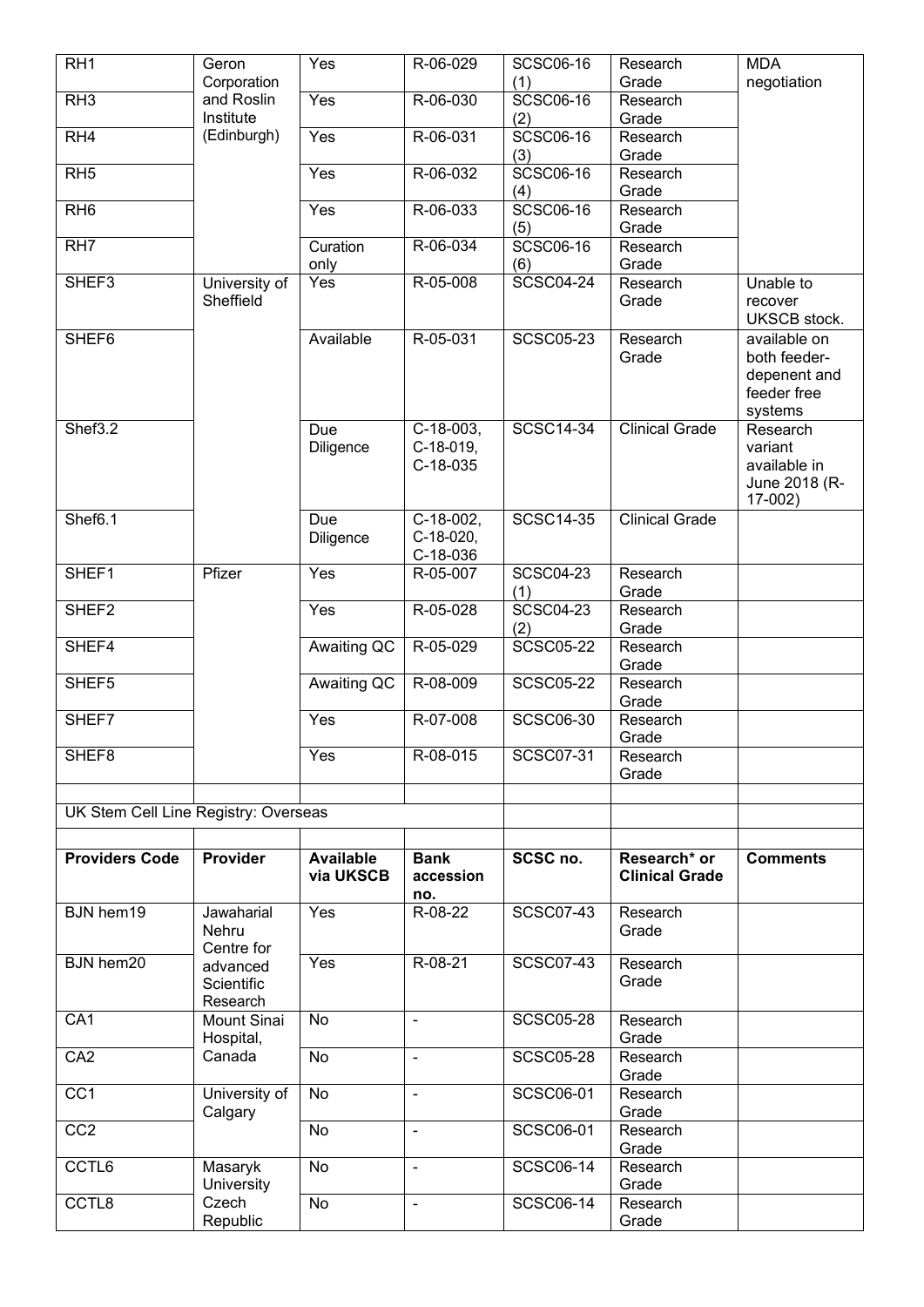| CCTL <sub>9</sub>  |                            | No | $\overline{\phantom{a}}$ | <b>SCSC06-14</b> | Research          |  |
|--------------------|----------------------------|----|--------------------------|------------------|-------------------|--|
|                    |                            |    |                          |                  | Grade             |  |
| CCTL10             |                            | No | $\blacksquare$           | <b>SCSC06-14</b> | Research<br>Grade |  |
| CCTL12             |                            | No | $\blacksquare$           | <b>SCSC06-14</b> | Research          |  |
|                    |                            |    |                          |                  | Grade             |  |
| CCTL14             |                            | No | $\blacksquare$           | <b>SCSC06-14</b> | Research          |  |
|                    |                            |    |                          |                  | Grade             |  |
| $CHB-10$           |                            |    |                          | <b>SCSC16-18</b> | Research          |  |
|                    |                            |    |                          |                  | Grade             |  |
| $CHB-11$           |                            |    |                          | <b>SCSC16-18</b> | Research<br>Grade |  |
| $CHB-12$           |                            |    |                          | <b>SCSC16-18</b> | Research          |  |
|                    |                            |    |                          |                  | Grade             |  |
| $CHB-4$            | Harvard                    |    |                          | <b>SCSC16-18</b> | Research          |  |
|                    | University MA              |    |                          |                  | Grade             |  |
| CHB-5              |                            |    |                          | <b>SCSC16-18</b> | Research          |  |
|                    |                            |    |                          |                  | Grade             |  |
| CHB-6              |                            |    |                          | <b>SCSC16-18</b> | Research<br>Grade |  |
| CHB-8              |                            |    |                          | <b>SCSC16-18</b> | Research          |  |
|                    |                            |    |                          |                  | Grade             |  |
| $CHB-9$            |                            |    |                          | <b>SCSC16-18</b> | Research          |  |
|                    |                            |    |                          |                  | Grade             |  |
| CSES <sub>12</sub> |                            |    |                          | <b>SCSC16-29</b> | Research          |  |
|                    |                            |    |                          | <b>SCSC16-29</b> | Grade             |  |
| CSES <sub>15</sub> |                            |    |                          |                  | Research<br>Grade |  |
| CSES2              |                            |    |                          | <b>SCSC16-29</b> | Research          |  |
|                    | Harvard                    |    |                          |                  | Grade             |  |
| CSES25             | University                 |    |                          | <b>SCSC16-29</b> | Research          |  |
|                    |                            |    |                          |                  | Grade             |  |
| CSES4              |                            |    |                          | <b>SCSC16-29</b> | Research          |  |
|                    |                            |    |                          | <b>SCSC16-29</b> | Grade             |  |
| CSES6              |                            |    |                          |                  | Research<br>Grade |  |
| CSES7              |                            |    |                          | <b>SCSC16-29</b> | Research          |  |
|                    |                            |    |                          |                  | Grade             |  |
| CSES20             |                            |    |                          | SCSC21-40        | Research          |  |
|                    | The Hebrew                 |    |                          |                  | Grade             |  |
| CSES21             | University of<br>Jerusalem |    |                          | <b>SCSC21-40</b> | Research          |  |
| CSES <sub>15</sub> |                            |    |                          | <b>SCSC21-40</b> | Grade<br>Research |  |
|                    |                            |    |                          |                  | Grade             |  |
| CT 1               |                            |    |                          | <b>SCSC16-27</b> | Research          |  |
|                    |                            |    |                          |                  | Grade             |  |
| CT 2               |                            |    |                          | <b>SCSC16-27</b> | Research          |  |
| CT3                | Harvard<br>University      |    |                          | <b>SCSC16-27</b> | Grade<br>Research |  |
|                    |                            |    |                          |                  | Grade             |  |
| CT <sub>4</sub>    |                            |    |                          | <b>SCSC16-27</b> | Research          |  |
|                    |                            |    |                          |                  | Grade             |  |
| Endeavour-1        | <b>Diabetes</b>            | No | $\blacksquare$           | <b>SCSC05-14</b> | Research          |  |
|                    | transplant                 |    |                          |                  | Grade             |  |
|                    | unit, Prince               |    |                          |                  |                   |  |
|                    | of Wales<br>Hospital,      |    |                          |                  |                   |  |
|                    | Australia                  |    |                          |                  |                   |  |
| Elf1               | Harvard                    | No |                          | <b>SCSC16-22</b> | Research          |  |
|                    | University                 |    |                          |                  | Grade             |  |
|                    | MA                         |    |                          |                  |                   |  |
| <b>ESI-017</b>     |                            |    |                          | <b>SCSC16-26</b> | Research          |  |
|                    |                            |    |                          |                  | Grade             |  |
| <b>ESI-049</b>     |                            |    |                          | <b>SCSC16-26</b> | Research          |  |
|                    |                            |    |                          |                  | Grade             |  |
|                    |                            |    |                          |                  |                   |  |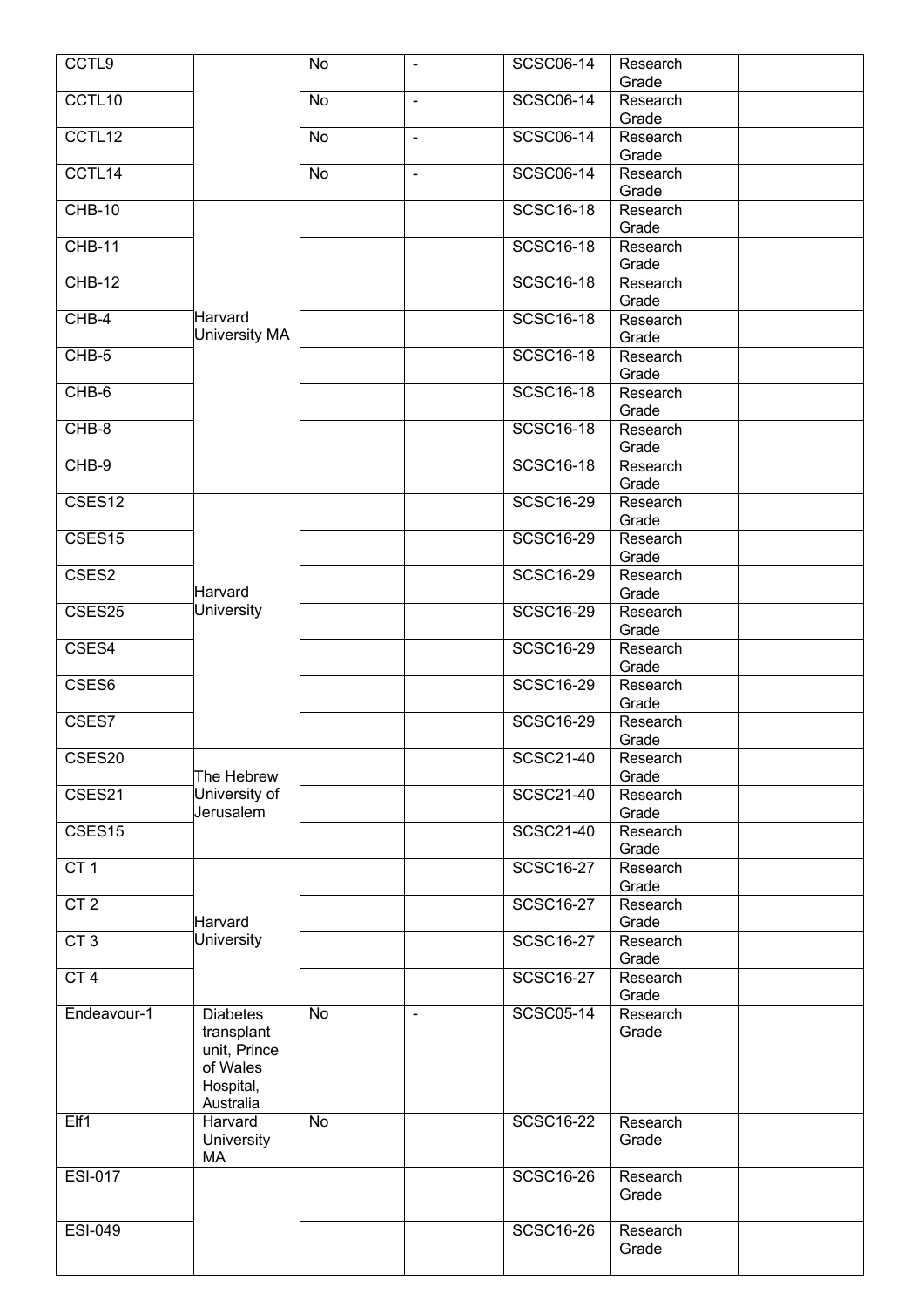| <b>ESI-51</b>              | Harvard                 |    |                              | <b>SCSC16-26</b> | Research          |
|----------------------------|-------------------------|----|------------------------------|------------------|-------------------|
|                            | University              |    |                              |                  | Grade             |
| <b>ESI-53</b>              |                         |    |                              | <b>SCSC16-26</b> | Research          |
|                            |                         |    |                              |                  | Grade             |
| <b>ESI-035</b>             | Institute of            | No | $\blacksquare$               | <b>SCSC14-01</b> | Research          |
|                            | Medical                 |    |                              |                  | Grade             |
|                            | Biology,                |    |                              |                  |                   |
| FES21                      | Singapore<br>The Family | No | $\blacksquare$               | <b>SCSC06-19</b> | Research          |
|                            | Federation              |    |                              |                  | Grade             |
| FES22                      | of Finland              | No | $\blacksquare$               | <b>SCSC06-19</b> | Research          |
|                            |                         |    |                              |                  | Grade             |
| FES29                      |                         | No | $\blacksquare$               | <b>SCSC06-19</b> | Research          |
|                            |                         |    |                              |                  | Grade             |
| <b>FES30</b>               |                         | No | $\blacksquare$               | <b>SCSC06-19</b> | Research<br>Grade |
| FES61                      |                         | No | $\blacksquare$               | <b>SCSC06-19</b> | Research          |
|                            |                         |    |                              |                  | Grade             |
| GENEA002                   | <b>GENEA</b>            |    | $\blacksquare$               | <b>SCSC14-38</b> |                   |
| GENEA015                   | <b>Biocells</b>         | No | $\blacksquare$               | <b>SCSC14-37</b> | Research          |
|                            | Australia               |    |                              |                  | Grade             |
| GENEA016                   | (was Sydney<br>IVF,     | No | $\blacksquare$               | <b>SCSC14-37</b> | Research          |
| GENEA017                   | Australia)              | No | $\blacksquare$               | <b>SCSC14-44</b> | Grade<br>Research |
|                            |                         |    |                              |                  | Grade             |
| GENEA017                   |                         | No | $\blacksquare$               | <b>SCSC09-29</b> | Research          |
| {SIV017 (HD                |                         |    |                              |                  | Grade             |
| Affected)}                 |                         |    |                              |                  |                   |
| GENEA018                   |                         | No | $\blacksquare$               | <b>SCSC14-45</b> | Research          |
| GENEA018                   |                         | No |                              |                  | Grade<br>Research |
| {SIV018 (HD                |                         |    | $\blacksquare$               |                  | Grade             |
| Affected)                  |                         |    |                              |                  |                   |
| GENEA019                   |                         | No | $\blacksquare$               | <b>SCSC14-62</b> | Research          |
|                            |                         |    |                              |                  | Grade             |
| GENEA019                   |                         | No | $\overline{\phantom{a}}$     |                  | Research          |
| {SIV019 (HD<br>Unaffected- |                         |    |                              |                  | Grade             |
| sibling to                 |                         |    |                              |                  |                   |
| SIV020)}                   |                         |    |                              |                  |                   |
| GENEA020                   |                         | No | $\blacksquare$               | <b>SCSC14-62</b> | Research          |
|                            |                         |    |                              |                  | Grade             |
| GENEA020                   |                         | No | $\blacksquare$               |                  | Research<br>Grade |
| {SIV020 (HD<br>Affected)}  |                         |    |                              |                  |                   |
| GENEA021                   |                         | No | $\blacksquare$               | <b>SCSC14-60</b> | Research          |
|                            |                         |    |                              |                  | Grade             |
| GENEA022                   |                         | No | $\overline{\phantom{a}}$     | <b>SCSC14-60</b> | Research          |
|                            |                         |    |                              |                  | Grade             |
| GENEA023                   |                         | No | $\qquad \qquad \blacksquare$ | <b>SCSC14-60</b> | Research<br>Grade |
|                            |                         |    |                              |                  |                   |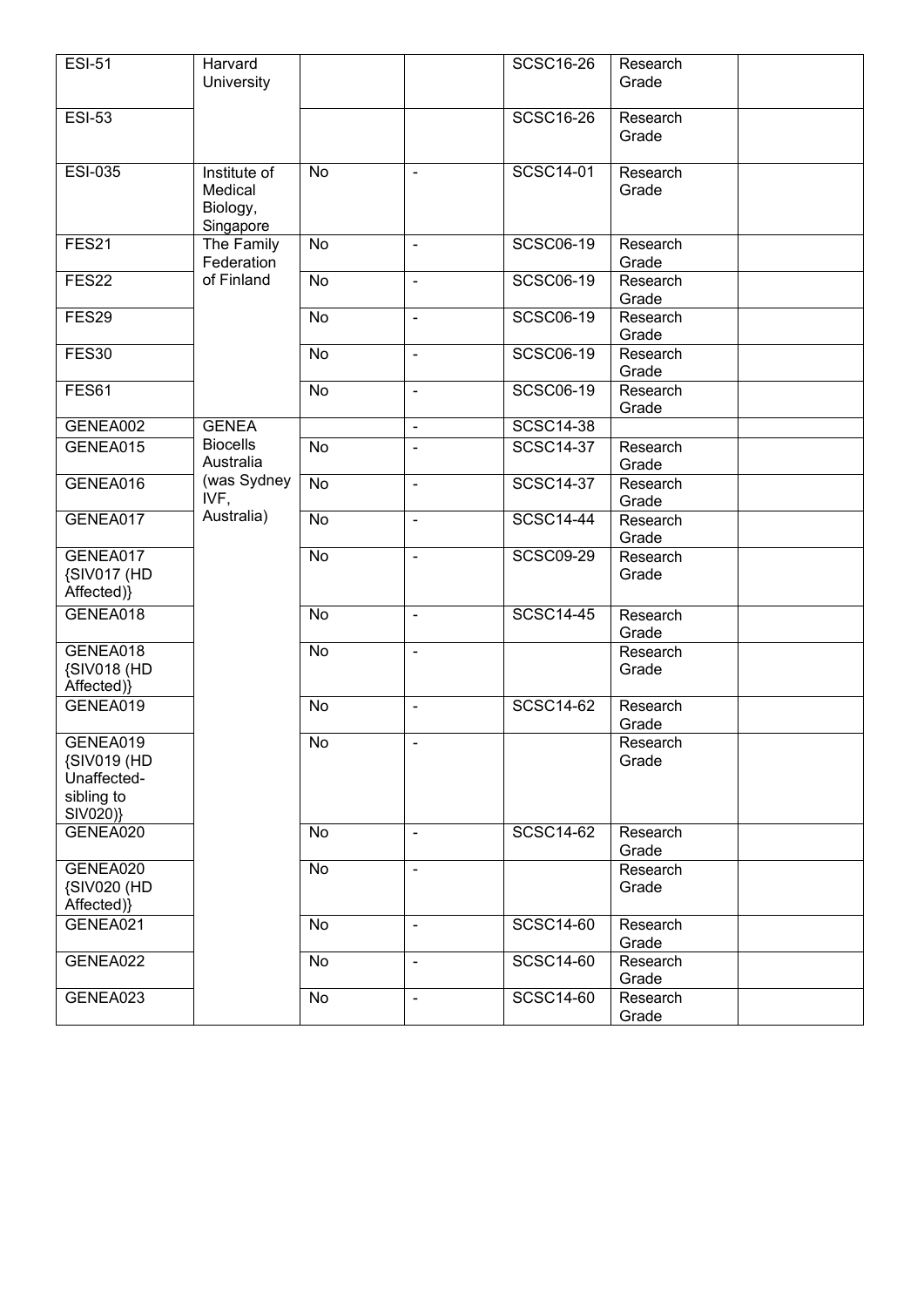| GENEA024 | No        | $\blacksquare$ | <b>SCSC14-45</b> | Research          |  |
|----------|-----------|----------------|------------------|-------------------|--|
|          |           |                |                  | Grade             |  |
| GENEA025 | No        | $\blacksquare$ | <b>SCSC14-61</b> | Research          |  |
|          |           |                |                  | Grade             |  |
| GENEA026 | No        | $\sim$         | <b>SCSC14-61</b> | Research          |  |
| GENEA027 | No        | $\blacksquare$ | <b>SCSC14-61</b> | Grade<br>Research |  |
|          |           |                |                  | Grade             |  |
| GENEA028 | No        | $\blacksquare$ | <b>SCSC14-61</b> | Research          |  |
|          |           |                |                  | Grade             |  |
| GENEA029 | No        | $\blacksquare$ | <b>SCSC14-60</b> | Research          |  |
|          |           |                |                  | Grade             |  |
| GENEA030 | No        | $\blacksquare$ | <b>SCSC14-63</b> | Research          |  |
|          |           |                |                  | Grade             |  |
| GENEA031 | No        | $\blacksquare$ | SCSC14-          | Research          |  |
|          |           |                | 061              | Grade             |  |
| GENEA032 | No        | $\blacksquare$ | <b>SCSC14-61</b> | Research<br>Grade |  |
| GENEA033 | No        | $\blacksquare$ | <b>SCSC14-61</b> | Research          |  |
|          |           |                |                  | Grade             |  |
| GENEA034 | No        | $\blacksquare$ | <b>SCSC14-63</b> | Research          |  |
|          |           |                |                  | Grade             |  |
| GENEA035 | No        | $\blacksquare$ | <b>SCSC14-61</b> | Research          |  |
|          |           |                |                  | Grade             |  |
| GENEA036 | No        | $\blacksquare$ | <b>SCSC14-61</b> | Research          |  |
|          |           |                |                  | Grade             |  |
| GENEA037 | No        | $\mathbf{r}$   | <b>SCSC14-61</b> | Research          |  |
|          |           |                | <b>SCSC14-61</b> | Grade             |  |
| GENEA038 | No        | $\blacksquare$ |                  | Research<br>Grade |  |
| GENEA039 | No        | $\blacksquare$ | <b>SCSC14-61</b> | Research          |  |
|          |           |                |                  | Grade             |  |
| GENEA040 |           | $\blacksquare$ | <b>SCSC14-45</b> | Research          |  |
|          |           |                |                  | Grade             |  |
| GENEA041 | No        | $\blacksquare$ | SCSC14-44        | Research          |  |
|          |           |                |                  | Grade             |  |
| GENEA042 | No        | $\blacksquare$ | <b>SCSC14-40</b> | Research          |  |
|          |           |                |                  | Grade             |  |
| GENEA043 | No        | $\blacksquare$ | <b>SCSC14-40</b> | Research          |  |
| GENEA046 | No        | $\blacksquare$ | <b>SCSC14-46</b> | Grade<br>Research |  |
|          |           |                |                  | Grade             |  |
| GENEA047 | No        | $\blacksquare$ | <b>SCSC14-41</b> | Research          |  |
|          |           |                |                  | Grade             |  |
| GENEA048 | No        | $\blacksquare$ | <b>SCSC14-38</b> | Research          |  |
|          |           |                |                  | Grade             |  |
| GENEA049 | No        | $\blacksquare$ | <b>SCSC14-54</b> | Research          |  |
|          |           |                |                  | Grade             |  |
| GENEA050 | <b>No</b> | $\blacksquare$ | <b>SCSC14-54</b> | Research          |  |
| GENEA052 | No        |                | <b>SCSC14-36</b> | Grade             |  |
|          |           | $\blacksquare$ |                  | Research<br>Grade |  |
| GENEA053 | No        | $\blacksquare$ | <b>SCSC14-63</b> | Research          |  |
|          |           |                |                  | Grade             |  |
| GENEA054 | <b>No</b> | $\blacksquare$ | <b>SCSC14-63</b> | Research          |  |
|          |           |                |                  | Grade             |  |
| GENEA055 | No        | $\blacksquare$ | SCSC14-61        | Research          |  |
|          |           |                |                  | Grade             |  |
| GENEA056 | No        | $\blacksquare$ | <b>SCSC14-63</b> | Research          |  |
|          |           |                |                  | Grade             |  |
| GENEA057 | No        | $\blacksquare$ | <b>SCSC14-39</b> | Research          |  |
| GENEA058 | No        | $\blacksquare$ | <b>SCSC14-47</b> | Grade<br>Research |  |
|          |           |                |                  | Grade             |  |
|          |           |                |                  |                   |  |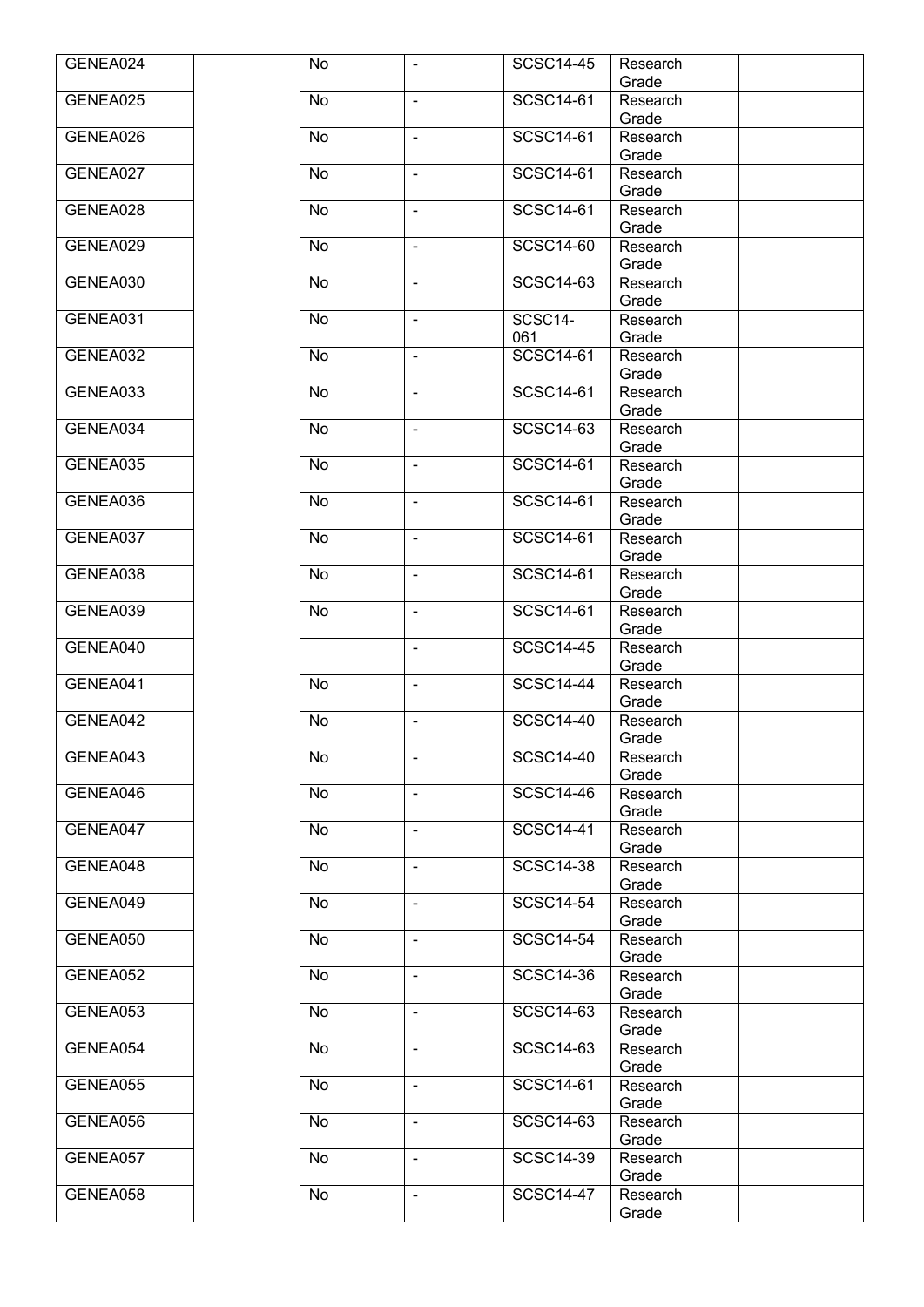| GENEA059 | No        | $\blacksquare$ | <b>SCSC14-50</b> | Research          |  |
|----------|-----------|----------------|------------------|-------------------|--|
|          |           |                |                  | Grade             |  |
| GENEA060 | No        | $\blacksquare$ | <b>SCSC14-49</b> | Research          |  |
|          |           |                |                  | Grade             |  |
| GENEA061 | No        | $\sim$         | <b>SCSC14-49</b> | Research          |  |
| GENEA062 | No        | $\blacksquare$ | <b>SCSC14-50</b> | Grade<br>Research |  |
|          |           |                |                  | Grade             |  |
| GENEA063 | No        | $\blacksquare$ | <b>SCSC14-50</b> | Research          |  |
|          |           |                |                  | Grade             |  |
| GENEA064 | No        | $\blacksquare$ | <b>SCSC14-49</b> | Research          |  |
|          |           |                |                  | Grade             |  |
| GENEA065 | No        | $\blacksquare$ | <b>SCSC14-48</b> | Research          |  |
|          |           |                |                  | Grade             |  |
| GENEA066 | No        | $\blacksquare$ | <b>SCSC14-50</b> | Research          |  |
|          |           |                |                  | Grade             |  |
| GENEA067 | No        | $\blacksquare$ | <b>SCSC14-50</b> | Research<br>Grade |  |
| GENEA068 | No        | $\blacksquare$ | <b>SCSC14-44</b> | Research          |  |
|          |           |                |                  | Grade             |  |
| GENEA069 | No        | $\blacksquare$ | <b>SCSC14-51</b> | Research          |  |
|          |           |                |                  | Grade             |  |
| GENEA070 | No        | $\blacksquare$ | <b>SCSC14-51</b> | Research          |  |
|          |           |                |                  | Grade             |  |
| GENEA071 | <b>No</b> | $\blacksquare$ | <b>SCSC14-50</b> | Research          |  |
|          |           |                |                  | Grade             |  |
| GENEA072 | No        | $\mathbf{r}$   | <b>SCSC14-50</b> | Research          |  |
|          |           |                | <b>SCSC14-50</b> | Grade             |  |
| GENEA073 | No        | $\blacksquare$ |                  | Research<br>Grade |  |
| GENEA074 | No        | $\blacksquare$ | <b>SCSC14-50</b> | Research          |  |
|          |           |                |                  | Grade             |  |
| GENEA075 | No        | $\blacksquare$ | <b>SCSC14-64</b> | Research          |  |
|          |           |                |                  | Grade             |  |
| GENEA076 | No        | $\blacksquare$ | <b>SCSC14-64</b> | Research          |  |
|          |           |                |                  | Grade             |  |
| GENEA077 | No        | $\blacksquare$ | <b>SCSC14-55</b> | Research          |  |
|          |           |                |                  | Grade             |  |
| GENEA078 | No        | $\blacksquare$ | <b>SCSC14-50</b> | Research          |  |
| GENEA079 | No        | $\blacksquare$ | <b>SCSC14-50</b> | Grade<br>Research |  |
|          |           |                |                  | Grade             |  |
| GENEA080 | No        | $\blacksquare$ | <b>SCSC14-50</b> | Research          |  |
|          |           |                |                  | Grade             |  |
| GENEA081 | No        | $\blacksquare$ | <b>SCSC14-50</b> | Research          |  |
|          |           |                |                  | Grade             |  |
| GENEA082 | No        | $\blacksquare$ | <b>SCSC14-56</b> | Research          |  |
|          |           |                |                  | Grade             |  |
| GENEA083 | <b>No</b> | $\blacksquare$ | <b>SCSC14-52</b> | Research          |  |
| GENEA084 | No        | $\blacksquare$ | <b>SCSC14-53</b> | Grade<br>Research |  |
|          |           |                |                  | Grade             |  |
| GENEA085 | No        | $\blacksquare$ | <b>SCSC14-53</b> | Research          |  |
|          |           |                |                  | Grade             |  |
| GENEA086 | <b>No</b> | $\blacksquare$ | <b>SCSC14-50</b> | Research          |  |
|          |           |                |                  | Grade             |  |
| GENEA087 | No        | $\blacksquare$ | <b>SCSC14-50</b> | Research          |  |
|          |           |                |                  | Grade             |  |
| GENEA088 | No        | $\blacksquare$ | <b>SCSC14-50</b> | Research          |  |
|          |           |                |                  | Grade             |  |
| GENEA089 | No        | $\blacksquare$ | <b>SCSC14-47</b> | Research<br>Grade |  |
| GENEA090 | No        | $\blacksquare$ | <b>SCSC14-49</b> | Research          |  |
|          |           |                |                  | Grade             |  |
|          |           |                |                  |                   |  |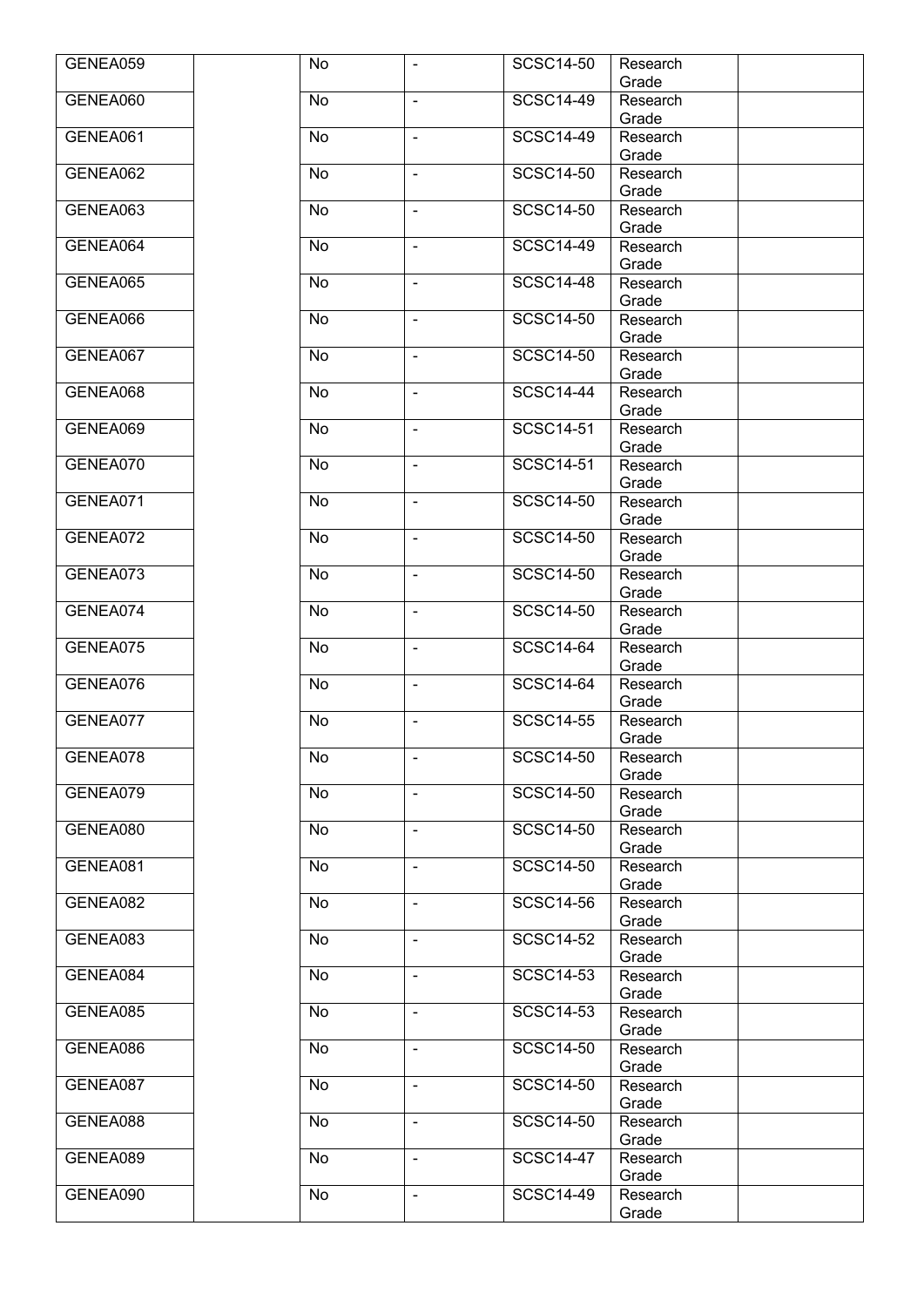| GENEA091          |                    | No               | $\blacksquare$ | <b>SCSC14-49</b>         | Research              |             |
|-------------------|--------------------|------------------|----------------|--------------------------|-----------------------|-------------|
|                   |                    |                  |                |                          | Grade                 |             |
| GENEA093          |                    | No               | $\blacksquare$ | <b>SCSC14-42</b>         | Research              |             |
|                   |                    |                  |                |                          | Grade                 |             |
| GENEA094          |                    | No               | $\sim$         | <b>SCSC14-43</b>         | Research              |             |
| GENEA095          |                    | No               | ÷,             | <b>SCSC14-43</b>         | Grade<br>Research     |             |
|                   |                    |                  |                |                          | Grade                 |             |
| GENEA096          |                    | No               | ÷,             | <b>SCSC14-57</b>         | Research              |             |
|                   |                    |                  |                |                          | Grade                 |             |
| GENEA097          |                    | No               | $\sim$         | <b>SCSC14-47</b>         | Research              |             |
|                   |                    |                  |                |                          | Grade                 |             |
| GENEA098          |                    | No               | $\blacksquare$ | <b>SCSC14-47</b>         | Research              |             |
|                   |                    |                  |                |                          | Grade                 |             |
| GENEA099          |                    | No               | $\blacksquare$ | <b>SCSC14-58</b>         | Research              |             |
|                   |                    |                  |                |                          | Grade                 |             |
| GENEA100          |                    | No               | $\blacksquare$ | <b>SCSC14-59</b>         | Research              |             |
|                   |                    |                  |                |                          | Grade                 |             |
| GENEA101          |                    | No               | $\blacksquare$ | <b>SCSC14-59</b>         | Research              |             |
|                   |                    |                  |                |                          | Grade                 |             |
| <b>HADC-102</b>   | Hadassah           |                  |                | <b>SCSC21-08</b>         | <b>Clinical Grade</b> |             |
| <b>HAD-C 100</b>  | University, Israel |                  |                | <b>SCSC21-17</b>         | Research              |             |
|                   |                    |                  |                |                          | Grade                 |             |
| <b>HAD-C 103</b>  | Hadassah           |                  |                | <b>SCSC21-17</b>         | Research              |             |
|                   | University, Israel |                  |                |                          | Grade                 |             |
| <b>HAD-C 106</b>  |                    |                  |                | <b>SCSC21-17</b>         | Research              |             |
|                   |                    |                  |                |                          | Grade                 |             |
| HUES <sub>1</sub> | Harvard            | Curation         | R-05-033       | <b>SCSC04-25</b>         | Research              | <b>MDA</b>  |
|                   | University         | only             |                | (1)                      | Grade                 | negotiation |
| HUES <sub>2</sub> |                    | Awaiting         |                | <b>SCSC04-25</b>         | Research              |             |
|                   |                    | deposit          |                | (2)                      | Grade                 |             |
| HUES <sub>3</sub> |                    | Curation         | R-05-034       | <b>SCSC04-25</b>         | Research              |             |
|                   |                    |                  |                |                          |                       |             |
|                   |                    | only             |                | (3)                      | Grade                 |             |
| HUES <sub>4</sub> |                    | Curation         | R-06-007       | <b>SCSC04-25</b>         | Research              |             |
|                   |                    | only             |                | (4)                      | Grade                 |             |
| HUES <sub>5</sub> |                    | Curation         | R-06-008       | <b>SCSC04-25</b>         | Research              |             |
|                   |                    | only             |                | (5)                      | Grade                 |             |
| HUES <sub>6</sub> |                    | Curation         | R-06-009       | <b>SCSC04-25</b>         | Research<br>Grade     |             |
| HUES <sub>7</sub> |                    | only<br>Curation | R-05-035       | (6)<br><b>SCSC04-25</b>  | Research              |             |
|                   |                    | only             |                | (7)                      | Grade                 |             |
| HUES 8            |                    | Curation         | R-06-018       | <b>SCSC04-25</b>         | Research              |             |
|                   |                    | only             |                | (8)                      | Grade                 |             |
| HUES <sub>9</sub> |                    | Curation         | R-05-037       | <b>SCSC04-25</b>         | Research              |             |
|                   |                    | only             |                | (9)                      | Grade                 |             |
| HUES 10           |                    | Curation         | R-06-010       | <b>SCSC04-25</b>         | Research              |             |
|                   |                    | only             |                | (10)                     | Grade                 |             |
| HUES 11           |                    | Curation         | R-06-011       | SCSC04-                  | Research              |             |
|                   |                    | only             |                | 25(11)                   | Grade                 |             |
| HUES 12           |                    | Curation         | R-06-012       | <b>SCSC04-25</b>         | Research              |             |
| HUES 13           |                    | only<br>Curation | R-06-013       | (12)<br><b>SCSC04-25</b> | Grade<br>Research     |             |
|                   |                    | only             |                | (13)                     | Grade                 |             |
| HUES 14           |                    | Curation         | R-06-014       | <b>SCSC04-25</b>         | Research              |             |
|                   |                    | only             |                | (14)                     | Grade                 |             |
| HUES 15           |                    | Curation         | R-06-015       | <b>SCSC04-25</b>         | Research              |             |
|                   |                    | only             |                | (15)                     | Grade                 |             |
| HUES 16           |                    | Curation         | R-06-016       | <b>SCSC04-25</b>         | Research              |             |
|                   |                    | only             |                | (16)                     | Grade                 |             |
| HUES 17           |                    | Curation         | R-06-017       | <b>SCSC04-25</b>         | Research              |             |
|                   |                    | only             |                | (17)                     | Grade                 |             |
| HUES 18           |                    |                  |                | <b>SCSC16-28</b>         | Research<br>Grade     |             |
| HUES 19           |                    |                  |                | <b>SCSC16-28</b>         | Research              |             |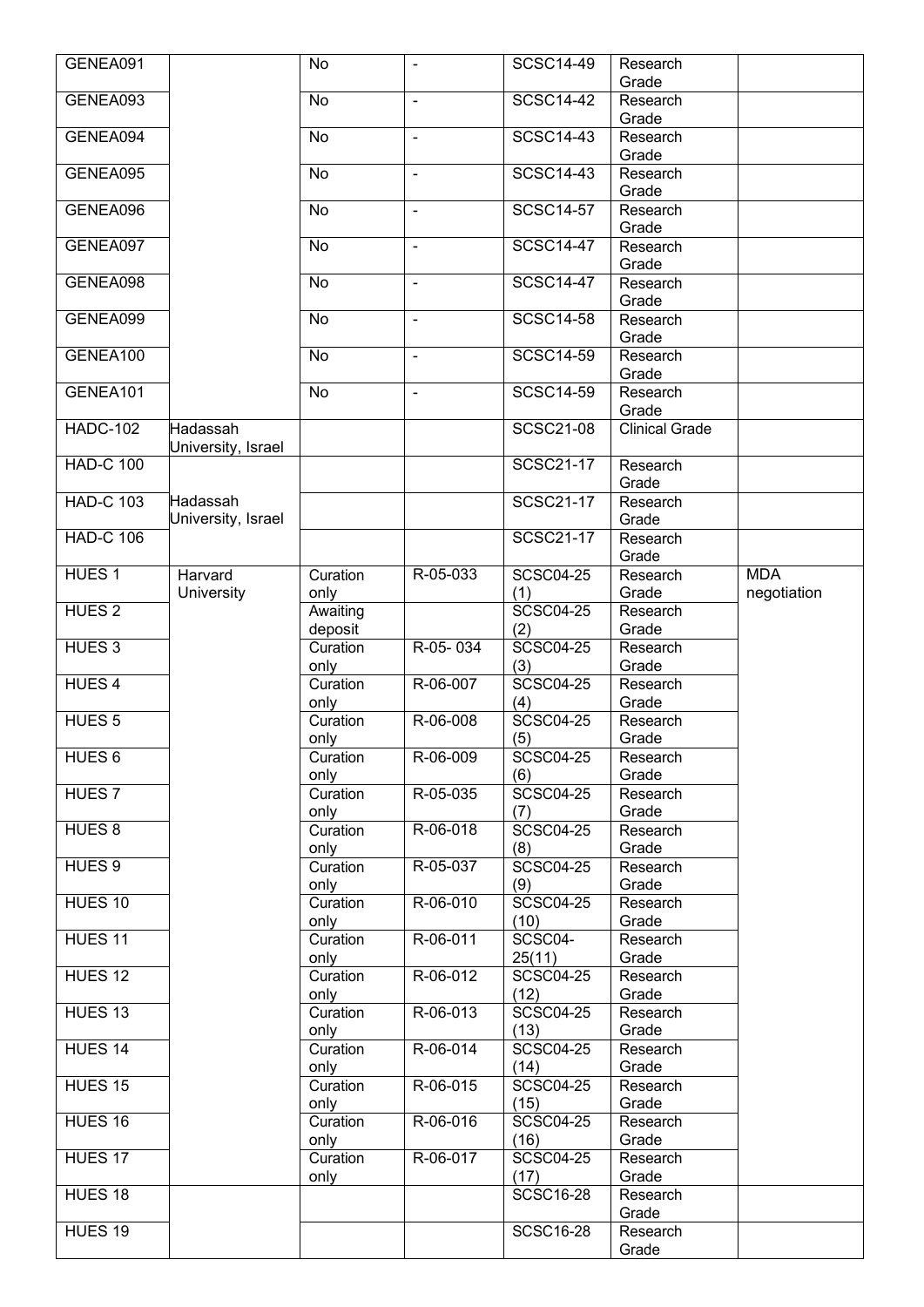| HUES <sub>20</sub> |                           |           |                | <b>SCSC16-28</b> | Research          |  |
|--------------------|---------------------------|-----------|----------------|------------------|-------------------|--|
| HUES <sub>21</sub> |                           |           |                | <b>SCSC16-28</b> | Grade<br>Research |  |
|                    |                           |           |                |                  | Grade             |  |
| HUES <sub>22</sub> |                           |           |                | <b>SCSC16-28</b> | Research<br>Grade |  |
| HUES <sub>23</sub> |                           |           |                | <b>SCSC16-28</b> | Research<br>Grade |  |
| HUES 24            |                           |           |                | <b>SCSC16-28</b> | Research<br>Grade |  |
| HUES <sub>26</sub> |                           |           |                | <b>SCSC16-28</b> | Research          |  |
|                    |                           |           |                |                  | Grade             |  |
| HUES 27            |                           |           |                | <b>SCSC16-28</b> | Research<br>Grade |  |
| HUES <sub>28</sub> | <b>Harvard University</b> |           |                | <b>SCSC16-28</b> | Research<br>Grade |  |
| HUES <sub>42</sub> |                           |           |                | <b>SCSC16-28</b> | Research<br>Grade |  |
| HUES44             |                           |           |                | <b>SCSC16-28</b> | Research<br>Grade |  |
| HUES <sub>45</sub> |                           |           |                | <b>SCSC16-28</b> | Research<br>Grade |  |
| HUES 48            |                           |           |                | <b>SCSC16-28</b> | Research<br>Grade |  |
| HUES 49            |                           |           |                | <b>SCSC16-28</b> | Research<br>Grade |  |
| HUES <sub>53</sub> |                           |           |                | <b>SCSC16-28</b> | Research<br>Grade |  |
| HUES <sub>62</sub> |                           |           |                | <b>SCSC16-28</b> | Research<br>Grade |  |
| HUES <sub>63</sub> |                           |           |                | <b>SCSC16-28</b> | Research          |  |
| HUES <sub>64</sub> |                           |           |                | <b>SCSC16-28</b> | Grade<br>Research |  |
| HUES <sub>65</sub> |                           |           |                | <b>SCSC16-28</b> | Grade<br>Research |  |
| HUES <sub>66</sub> |                           |           |                | <b>SCSC16-28</b> | Grade<br>Research |  |
| HUES <sub>68</sub> |                           |           |                | SCSC16-28        | Grade<br>Research |  |
| HUES <sub>69</sub> |                           |           |                | <b>SCSC16-28</b> | Grade<br>Research |  |
| HUES <sub>70</sub> |                           |           |                | <b>SCSC16-28</b> | Grade<br>Research |  |
| HUES <sub>71</sub> |                           |           |                | <b>SCSC16-28</b> | Grade<br>Research |  |
|                    |                           |           |                |                  | Grade             |  |
| HUES <sub>72</sub> |                           |           |                | <b>SCSC16-28</b> | Research<br>Grade |  |
| HUES <sub>73</sub> |                           |           |                | <b>SCSC16-28</b> | Research<br>Grade |  |
| HUES <sub>74</sub> |                           |           |                | <b>SCSC16-28</b> | Research<br>Grade |  |
| HUES <sub>75</sub> |                           |           |                | <b>SCSC16-28</b> | Research<br>Grade |  |
| <b>HS181</b>       | Karolinska<br>Institute   | No        | $\sim$         | <b>SCSC03-09</b> | Research<br>Grade |  |
| <b>HS207</b>       |                           | <b>No</b> | $\sim$         | <b>SCSC06-21</b> | Research<br>Grade |  |
| <b>HS235</b>       |                           | No        | $\blacksquare$ | <b>SCSC06-18</b> | Research<br>Grade |  |
| <b>HS237</b>       |                           | No        | $\blacksquare$ | <b>SCSC06-18</b> | Research<br>Grade |  |
| <b>HS293</b>       |                           | No        | $\blacksquare$ | <b>SCSC06-18</b> | Research<br>Grade |  |
|                    |                           |           |                |                  |                   |  |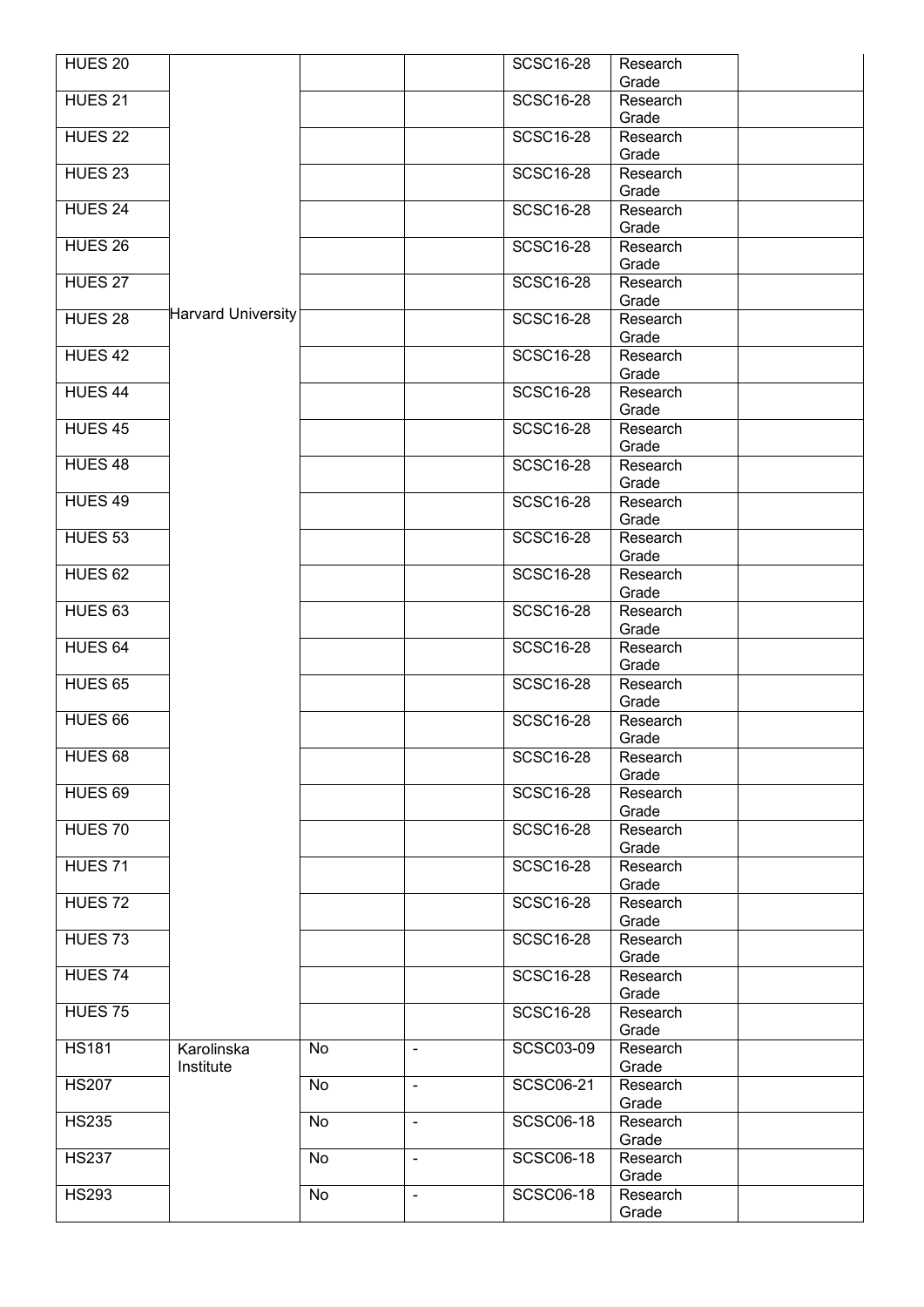| <b>HS306</b>      |                           | No              | $\blacksquare$           | <b>SCSC06-18</b>        | Research<br>Grade |                              |
|-------------------|---------------------------|-----------------|--------------------------|-------------------------|-------------------|------------------------------|
| <b>HS346</b>      |                           | <b>No</b>       | $\blacksquare$           | <b>SCSC07-20</b>        | Research          |                              |
|                   |                           |                 |                          |                         | Grade             |                              |
| <b>HS351</b>      |                           | <b>No</b>       | ÷,                       | <b>SCSC07-20</b>        | Research<br>Grade |                              |
| <b>HS401</b>      |                           | No              | $\blacksquare$           | <b>SCSC07-20</b>        | Research<br>Grade |                              |
| <b>HS415</b>      |                           | No              | $\blacksquare$           | <b>SCSC07-20</b>        | Research          |                              |
| HES <sub>3</sub>  | <b>ES Cell</b>            | $\overline{N}$  | $\blacksquare$           | <b>SCSC03-02</b>        | Grade<br>Research |                              |
|                   | International,            |                 |                          |                         | Grade             |                              |
| HES <sub>4</sub>  | Singapore                 | No              | $\blacksquare$           | SCSC03-02               | Research<br>Grade |                              |
| HES <sub>5</sub>  |                           | No              | $\blacksquare$           | SCSC03-02               | Research<br>Grade |                              |
| HES <sub>6</sub>  |                           | No              | $\blacksquare$           | <b>SCSC03-02</b>        | Research<br>Grade |                              |
| hESO <sub>7</sub> | Center for                |                 |                          | <b>SCSC14-26</b>        | Research          |                              |
|                   | Emboyonic                 |                 |                          |                         | Grade             |                              |
| hESO <sub>8</sub> | Cell and Gene<br>Therapy  |                 |                          | <b>SCSC14-26</b>        | Research<br>Grade |                              |
| Leigh-NT1 (hESO-  |                           |                 |                          | <b>SCSC14-26</b>        | Research          |                              |
| <b>NT5)</b>       |                           |                 |                          |                         | Grade             |                              |
| $\overline{H1}$   | Geron Corp                | No              |                          | <b>SCSC06-18</b>        | Research          |                              |
| H7                |                           | No              | ä,                       | <b>SCSC06-18</b>        | Grade<br>Research |                              |
|                   |                           |                 |                          |                         | Grade             |                              |
| $\overline{H9}$   |                           | No              | $\blacksquare$           | <b>SCSC06-18</b>        | Research          |                              |
|                   |                           |                 |                          |                         | Grade             |                              |
| $\overline{H13}$  |                           | No              | $\blacksquare$           | <b>SCSC06-18</b>        | Research          |                              |
| H <sub>14</sub>   |                           | $\overline{N}$  | $\blacksquare$           | <b>SCSC06-18</b>        | Grade<br>Research |                              |
|                   |                           |                 |                          |                         | Grade             |                              |
| <b>LRB003</b>     | University<br>Hospital of | No              | $\blacksquare$           | <b>SCSC08-16</b>        | Research<br>Grade |                              |
| <b>LRB008</b>     | Copenhagen                | No              | $\overline{\phantom{a}}$ | <b>SCSC10-05</b>        | Research<br>Grade |                              |
| LRB10             |                           | $\overline{No}$ | $\overline{\phantom{a}}$ | <b>SCSC07-51</b>        | Research          |                              |
| LRB11             |                           | No              | $\blacksquare$           | <b>SCSC07-51</b>        | Grade<br>Research |                              |
|                   |                           |                 |                          |                         | Grade             |                              |
| <b>LRB021</b>     |                           | No              | $\overline{\phantom{a}}$ | <b>SCSC10-25</b>        | Research<br>Grade |                              |
| <b>MA01</b>       | Advanced<br>Cell          | $\overline{N}$  | $\blacksquare$           | <b>SCSC06-38</b><br>(1) | Research<br>Grade |                              |
| <b>MA09</b>       | Technology                | No              | $\blacksquare$           | <b>SCSC06-38</b>        | Research          |                              |
|                   | Inc, USA                  |                 |                          | (2)                     | Grade             |                              |
| MEL-1             | Stem Cell                 | awaiting for    | R-08-001                 | <b>SCSC04-30</b>        | Research          | Research must                |
|                   | Sciences                  | <b>MDA</b>      |                          |                         | Grade             | comply with the              |
|                   | Ltd,                      |                 |                          |                         |                   | requirements of              |
| MEL-2             | Australia                 | No              | $\blacksquare$           | <b>SCSC06-22</b>        | Research          | the Australian               |
|                   | $(SCS)$ &<br>Australian   |                 |                          |                         | Grade             | legislation<br>including the |
| MEL-3             | Stem Cell                 | No              | $\blacksquare$           | <b>SCSC07-21</b>        | Research          | Research                     |
|                   | Centre<br>(ASCC)          |                 |                          |                         | Grade             | Involving<br>Human           |
| MEL-4             |                           | No              | $\blacksquare$           |                         | Research          | Embryos Act<br>2002 & the    |
|                   |                           |                 |                          |                         | Grade             | Prohibition of               |
|                   |                           |                 |                          |                         |                   | Human Cloning                |
|                   |                           |                 |                          |                         |                   | Act 2002.                    |
|                   |                           |                 |                          |                         |                   | Cell lines under             |
|                   |                           |                 |                          |                         |                   | <b>MDA</b><br>negotiations   |
|                   |                           |                 |                          |                         |                   |                              |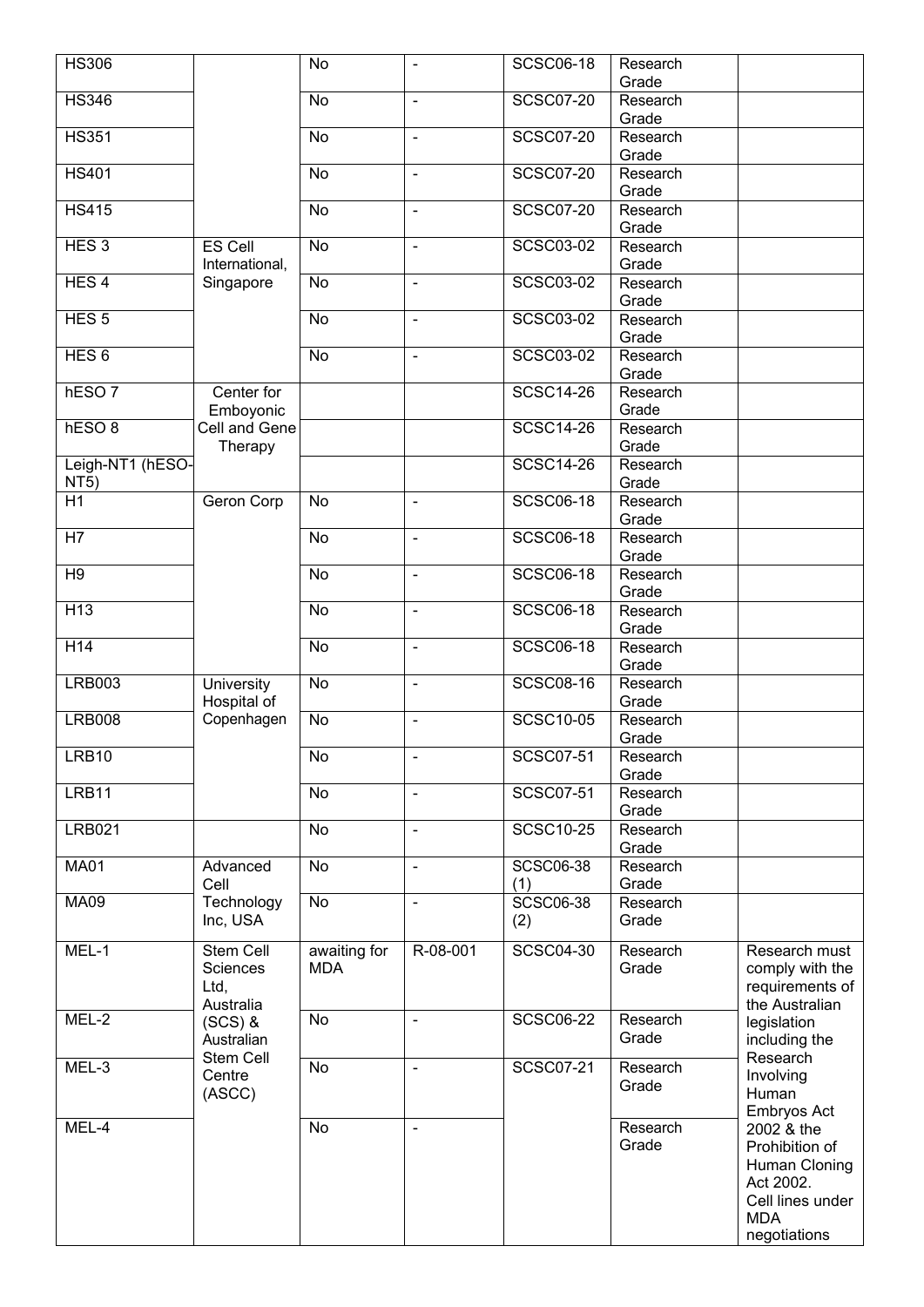| RUES <sub>1</sub> | The          | No | <b>SCSC16-19</b> | Research |  |
|-------------------|--------------|----|------------------|----------|--|
|                   | Rockerfeller |    |                  | Grade    |  |
|                   | University   |    |                  |          |  |
|                   | USA          |    |                  |          |  |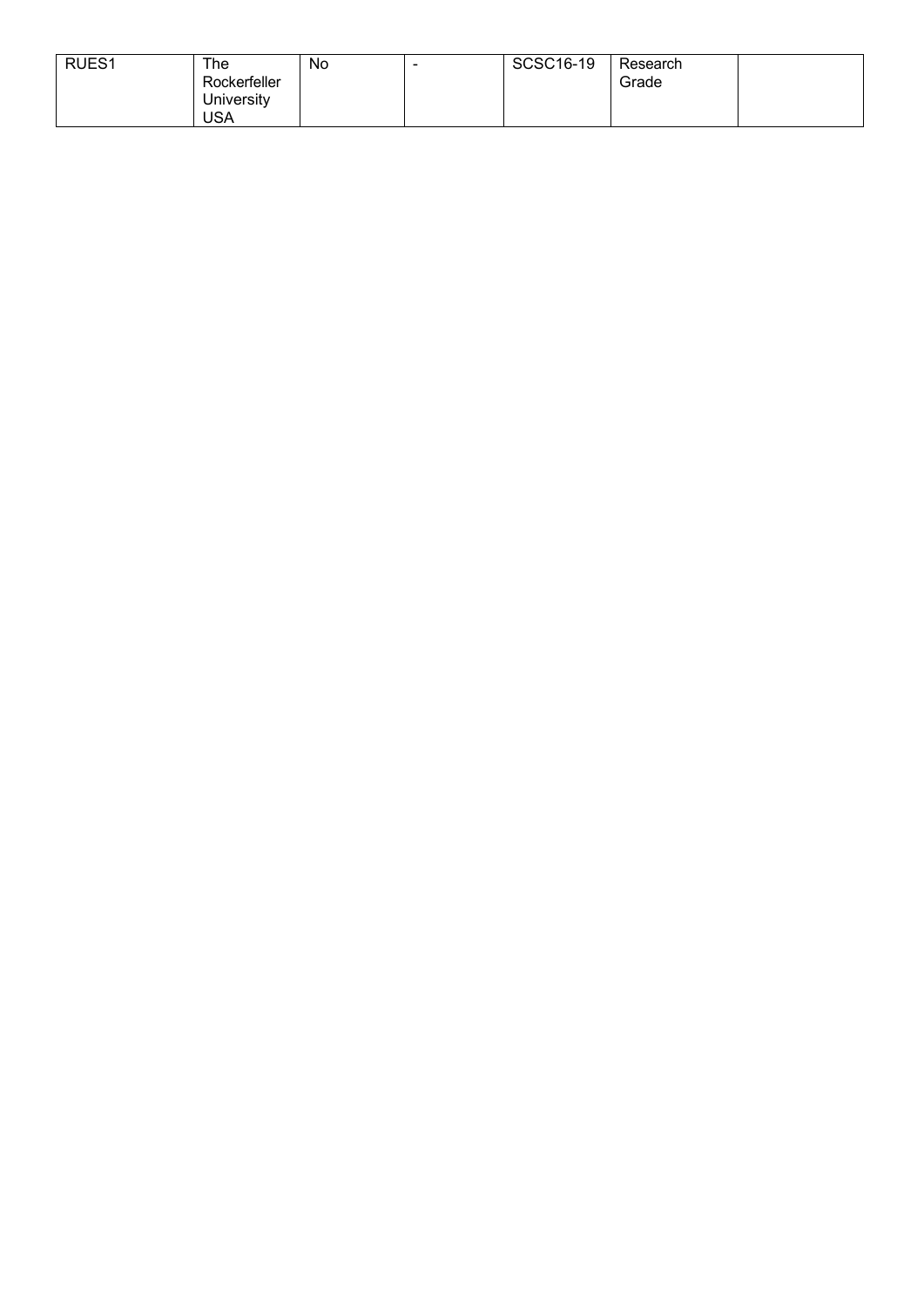| RUES2              | The<br>Rockerfeller<br>University                 | No             | $\blacksquare$           | <b>SCSC16-05</b> | Research<br>Grade |  |
|--------------------|---------------------------------------------------|----------------|--------------------------|------------------|-------------------|--|
|                    | <b>USA</b>                                        |                |                          |                  |                   |  |
| SA001              | Cellartis,<br>Sweden                              | No             | $\blacksquare$           | <b>SCSC07-14</b> | Research<br>Grade |  |
| <b>SA002</b>       |                                                   | No             | $\blacksquare$           | <b>SCSC07-14</b> | Research<br>Grade |  |
| SA002.3            |                                                   | $\overline{N}$ | $\overline{\phantom{a}}$ | <b>SCSC07-14</b> | Research<br>Grade |  |
| <b>SA46</b>        |                                                   | No             | $\blacksquare$           | <b>SCSC05-21</b> | Research<br>Grade |  |
| <b>SA94</b>        |                                                   | No             | $\blacksquare$           | <b>SCSC05-21</b> | Research<br>Grade |  |
| <b>SA111</b>       |                                                   | No             | $\blacksquare$           | <b>SCSC05-21</b> | Research<br>Grade |  |
| <b>SA121</b>       |                                                   | No             | $\blacksquare$           | <b>SCSC11-31</b> | Research<br>Grade |  |
| <b>SA167</b>       |                                                   | No             | $\blacksquare$           | <b>SCSC11-31</b> | Research<br>Grade |  |
| <b>SA181</b>       |                                                   | No             | $\blacksquare$           | <b>SCSC11-31</b> | Research<br>Grade |  |
| SA191              |                                                   | No             | $\blacksquare$           | <b>SCSC05-21</b> | Research<br>Grade |  |
| <b>SA196</b>       |                                                   | No             | $\blacksquare$           | <b>SCSC05-21</b> | Research<br>Grade |  |
| <b>SA202</b>       |                                                   | $\overline{N}$ | $\blacksquare$           | <b>SCSC05-21</b> | Research<br>Grade |  |
| <b>SA218</b>       |                                                   | No             | $\mathbf{r}$             | <b>SCSC05-21</b> | Research<br>Grade |  |
| <b>SA240</b>       |                                                   | No             | $\blacksquare$           | <b>SCSC05-21</b> | Research<br>Grade |  |
| SA348              |                                                   | No             | $\blacksquare$           | <b>SCSC05-21</b> | Research<br>Grade |  |
| SA352              |                                                   | No             | $\blacksquare$           | SCSC05-21        | Research<br>Grade |  |
| SA399              |                                                   | No             | $\blacksquare$           | <b>SCSC05-21</b> | Research<br>Grade |  |
| SA461              |                                                   | No             | $\blacksquare$           | <b>SCSC11-31</b> | Research<br>Grade |  |
| <b>SA502</b>       |                                                   | No             | $\blacksquare$           | <b>SCSC05-21</b> | Research<br>Grade |  |
| <b>SA506</b>       |                                                   | N <sub>o</sub> | $\blacksquare$           | <b>SCSC05-21</b> | Research<br>Grade |  |
| SA521              |                                                   | No             | $\blacksquare$           | <b>SCSC05-21</b> | Research<br>Grade |  |
| SA540              |                                                   | No             | $\blacksquare$           | <b>SCSC05-21</b> | Research<br>Grade |  |
| SA611              |                                                   | No             | $\blacksquare$           | <b>SCSC07-15</b> | Research<br>Grade |  |
| SC-321             | Dana Farber<br>Cancer<br>Institute,<br>Boston, MA | $\overline{N}$ | $\blacksquare$           | <b>SCSC11-03</b> | Research grade    |  |
| <b>UC06 (hSF6)</b> | University of<br>California,<br>San<br>Francisco  | No             | $\overline{\phantom{a}}$ | <b>SCSC11-58</b> | Research<br>Grade |  |
| UCLA1              |                                                   |                |                          | <b>SCSC16-20</b> | Research<br>Grade |  |
| UCLA10             |                                                   |                |                          | <b>SCSC16-20</b> | Research<br>Grade |  |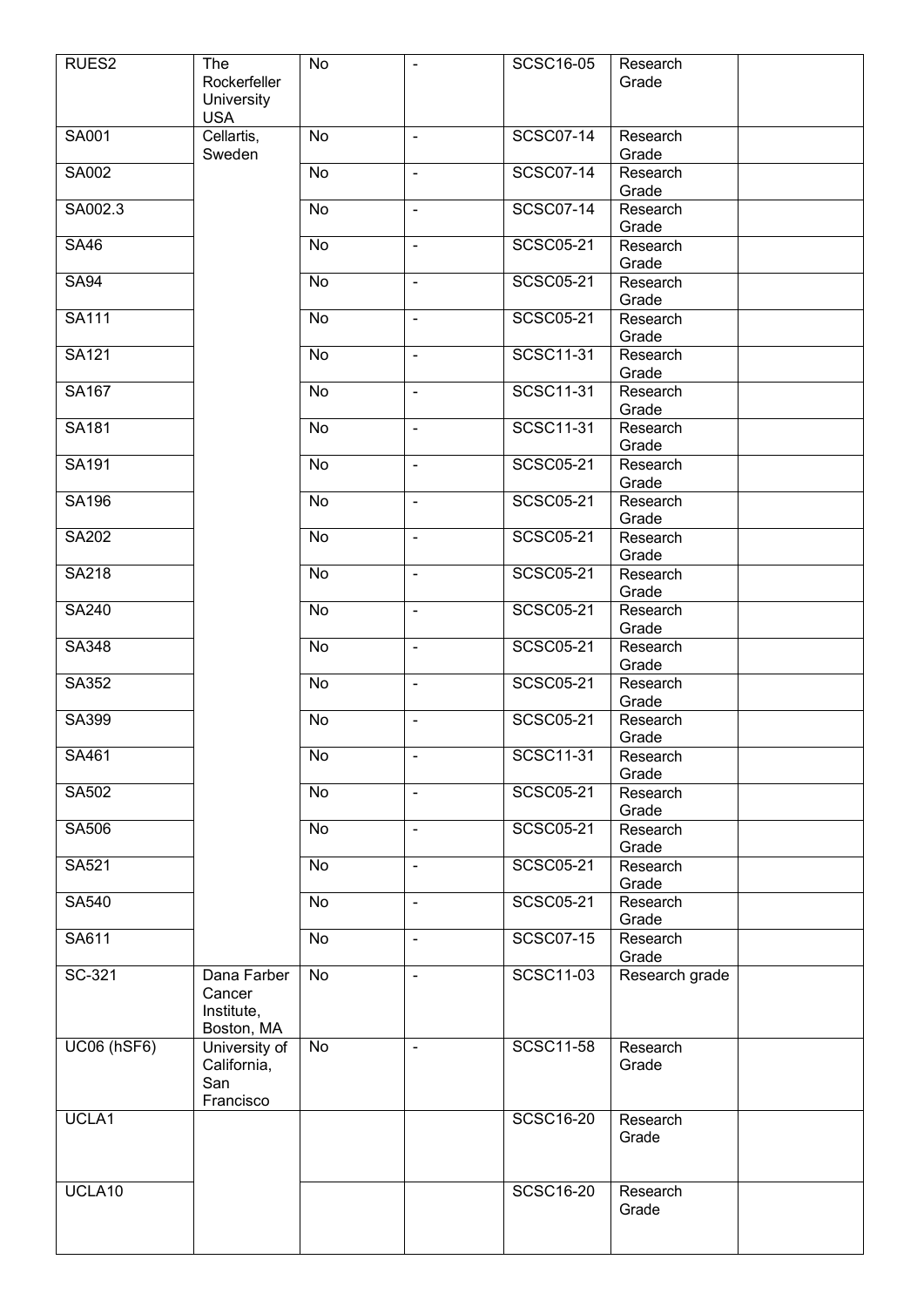| UCLA11             |                       |  | <b>SCSC16-20</b> | Research          |  |
|--------------------|-----------------------|--|------------------|-------------------|--|
|                    | Harvard<br>University |  |                  | Grade             |  |
|                    |                       |  |                  |                   |  |
| UCLA12             |                       |  | <b>SCSC16-20</b> | Research<br>Grade |  |
|                    |                       |  |                  |                   |  |
| UCLA13             |                       |  | <b>SCSC16-20</b> | Research          |  |
|                    |                       |  |                  | Grade             |  |
|                    |                       |  |                  |                   |  |
| UCLA14             |                       |  | <b>SCSC16-20</b> | Research          |  |
|                    |                       |  |                  | Grade             |  |
|                    |                       |  |                  |                   |  |
| UCLA15             |                       |  | <b>SCSC16-20</b> | Research          |  |
|                    |                       |  |                  | Grade             |  |
|                    |                       |  |                  |                   |  |
| UCLA16             |                       |  | <b>SCSC16-20</b> | Research          |  |
|                    |                       |  |                  | Grade             |  |
|                    |                       |  |                  |                   |  |
| UCLA17             |                       |  | <b>SCSC16-20</b> | Research<br>Grade |  |
|                    |                       |  |                  |                   |  |
| UCLA18             |                       |  | <b>SCSC16-20</b> | Research          |  |
|                    |                       |  |                  | Grade             |  |
|                    |                       |  |                  |                   |  |
| UCLA2              |                       |  | <b>SCSC16-20</b> | Research          |  |
|                    |                       |  |                  | Grade             |  |
|                    |                       |  |                  |                   |  |
| UCLA3              |                       |  | <b>SCSC16-20</b> | Research          |  |
|                    |                       |  |                  | Grade             |  |
|                    |                       |  |                  |                   |  |
| UCLA4              |                       |  | <b>SCSC16-20</b> | Research<br>Grade |  |
|                    |                       |  |                  |                   |  |
|                    |                       |  | <b>SCSC16-20</b> | Research          |  |
| UCLA5              |                       |  |                  | Grade             |  |
|                    |                       |  |                  |                   |  |
| UCLA6              |                       |  | <b>SCSC16-20</b> | Research          |  |
|                    |                       |  |                  | Grade             |  |
|                    |                       |  |                  |                   |  |
| UCLA8              |                       |  | <b>SCSC16-20</b> | Research          |  |
|                    |                       |  |                  | Grade             |  |
|                    |                       |  |                  |                   |  |
| UCLA9              |                       |  | <b>SCSC16-20</b> | Research          |  |
|                    |                       |  |                  | Grade             |  |
|                    |                       |  |                  |                   |  |
| UCSF <sub>4</sub>  | Harvard<br>University |  | <b>SCSC16-21</b> | Research<br>Grade |  |
|                    |                       |  |                  |                   |  |
| <b>UM90-12 PGS</b> | University of         |  | SCSC19-17        | Research          |  |
|                    | Michigan              |  |                  | Grade             |  |
|                    |                       |  |                  |                   |  |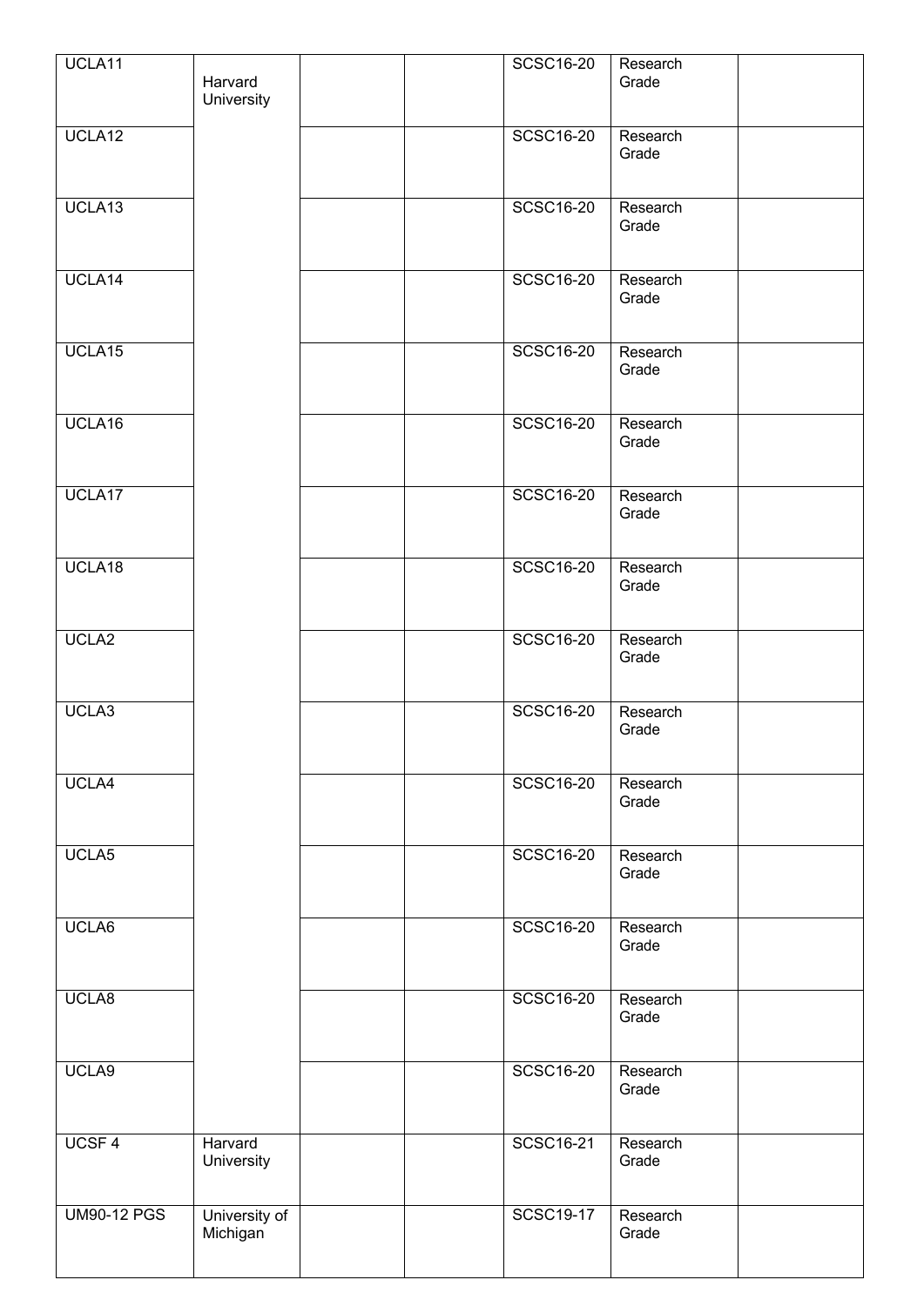| UM114-10       |                                |                |                | <b>SCSC20-09</b> | Research<br>Grade |  |
|----------------|--------------------------------|----------------|----------------|------------------|-------------------|--|
| <b>UM121-7</b> |                                |                |                | <b>SCSC20-09</b> | Research<br>Grade |  |
| $UM14-1$       |                                |                |                | SCSC20-09        | Research<br>Grade |  |
| <b>UM14-2</b>  |                                |                |                | <b>SCSC20-09</b> | Research<br>Grade |  |
| <b>UM22-2</b>  | University of<br>Michigan      |                |                | <b>SCSC20-09</b> | Research<br>Grade |  |
| <b>UM25-2</b>  |                                |                |                | <b>SCSC20-09</b> | Research<br>Grade |  |
| <b>UM33-4</b>  |                                |                |                | <b>SCSC20-09</b> | Research<br>Grade |  |
| <b>UM4-6</b>   |                                |                |                | <b>SCSC20-09</b> | Research<br>Grade |  |
| <b>UM63-1</b>  |                                |                |                | <b>SCSC20-09</b> | Research<br>Grade |  |
| <b>UM77-2</b>  |                                |                |                | <b>SCSC20-09</b> | Research<br>Grade |  |
| <b>UM78-2</b>  |                                |                |                | <b>SCSC20-09</b> | Research<br>Grade |  |
| Val 9          | Valencia<br>University         | $\overline{N}$ | $\blacksquare$ | <b>SCSC10-45</b> | Research<br>Grade |  |
| <b>VUB-01</b>  | Vrije                          |                |                | <b>SCSC06-24</b> |                   |  |
| <b>VUB-02</b>  | Universiteit<br><b>Brussen</b> | $\overline{N}$ | $\blacksquare$ | SCSC15-13        | Research<br>Grade |  |
| $VUB-03$       |                                |                |                | <b>SCSC15-13</b> |                   |  |
| $VUB-05$       |                                |                |                | <b>SCSC06-24</b> |                   |  |
|                |                                |                |                |                  |                   |  |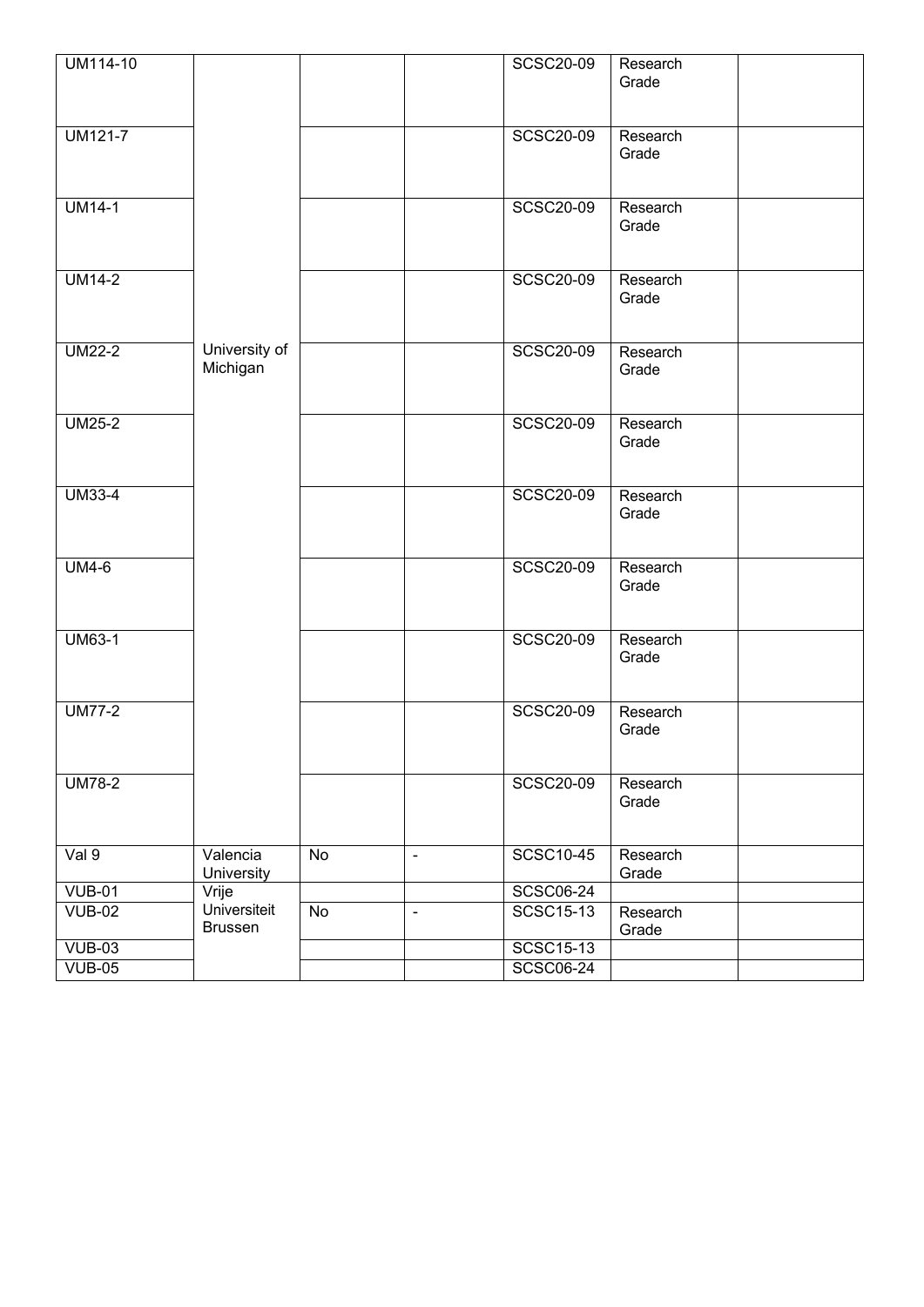| WIBR1                                                                            | Harvard                   |    |                | <b>SCSC16-23</b> | Research          |  |
|----------------------------------------------------------------------------------|---------------------------|----|----------------|------------------|-------------------|--|
|                                                                                  | University                |    |                |                  | Grade             |  |
| WIBR2                                                                            | Whitehead                 | No | $\blacksquare$ | <b>SCSC11-58</b> | Research          |  |
| WIBR3                                                                            | Institute,<br>Boston, USA |    |                |                  | Grade             |  |
|                                                                                  |                           |    |                |                  |                   |  |
| WIBR5                                                                            | Harvard                   |    |                | SCSC16-23        | Research Grade    |  |
|                                                                                  | <b>University</b>         |    |                |                  |                   |  |
| WIBR6                                                                            |                           |    |                | SCSC16-23        | Research Grade    |  |
|                                                                                  |                           |    |                |                  |                   |  |
| WIS1                                                                             | Weizmann<br>Institute of  |    |                | <b>SCSC14-07</b> | Research Grade    |  |
|                                                                                  | Science, Israel           |    |                |                  |                   |  |
| WA01 (H1)                                                                        | WiCell, USA               |    |                | <b>SCSC11-06</b> | Research          |  |
|                                                                                  |                           |    |                |                  | Grade             |  |
| <b>WA07 (H7)</b>                                                                 |                           |    | $\blacksquare$ | <b>SCSC11-18</b> | Research          |  |
|                                                                                  |                           |    |                |                  | Grade             |  |
| <b>WA09 (H9)</b>                                                                 |                           |    | $\mathbf{r}$   | <b>SCSC11-06</b> | Research          |  |
|                                                                                  |                           |    |                |                  | Grade             |  |
| <b>WA15</b>                                                                      |                           |    |                | <b>SCSC17-02</b> | Research          |  |
|                                                                                  |                           |    |                |                  | Grade             |  |
| <b>WA16</b>                                                                      |                           |    |                | <b>SCSC17-02</b> | Research          |  |
|                                                                                  |                           |    |                |                  | Grade             |  |
| <b>WA17</b>                                                                      |                           |    |                | <b>SCSC17-02</b> | Research          |  |
|                                                                                  |                           |    |                |                  | Grade             |  |
| <b>WA18</b>                                                                      |                           |    |                | SCSC17-02        | Research          |  |
|                                                                                  |                           |    |                |                  | Grade             |  |
| <b>WA19</b>                                                                      |                           |    |                | <b>SCSC17-02</b> | Research          |  |
|                                                                                  |                           |    |                |                  | Grade             |  |
| <b>WA20</b>                                                                      |                           |    |                | <b>SCSC17-02</b> | Research          |  |
|                                                                                  |                           |    |                | <b>SCSC17-02</b> | Grade             |  |
| <b>WA21</b>                                                                      |                           |    |                |                  | Research<br>Grade |  |
| <b>WA22</b>                                                                      |                           |    |                | <b>SCSC17-02</b> | Research          |  |
|                                                                                  |                           |    |                |                  | Grade             |  |
| <b>WA23</b>                                                                      |                           |    |                | <b>SCSC17-02</b> | Research          |  |
|                                                                                  |                           |    |                |                  | Grade             |  |
| <b>WA24</b>                                                                      |                           |    |                | <b>SCSC17-02</b> | Research          |  |
|                                                                                  |                           |    |                |                  | Grade             |  |
| <b>WA25</b>                                                                      |                           |    |                | <b>SCSC17-02</b> | Research          |  |
|                                                                                  |                           |    |                |                  | Grade             |  |
| <b>WA26</b>                                                                      |                           |    |                | <b>SCSC17-02</b> | Research          |  |
|                                                                                  |                           |    |                |                  | Grade             |  |
| <b>WA27</b>                                                                      |                           |    |                | <b>SCSC17-02</b> | Research          |  |
|                                                                                  |                           |    |                |                  | Grade             |  |
| H9 Cre-loxP                                                                      |                           |    | $\blacksquare$ | <b>SCSC11-06</b> | Research          |  |
|                                                                                  |                           |    |                |                  | Grade             |  |
| H9-SYN-GFP                                                                       |                           |    | $\blacksquare$ | SCSC11-12        | Research          |  |
|                                                                                  |                           |    |                | <b>SCSC11-18</b> | Grade             |  |
| WA14 (H14)                                                                       |                           |    | $\blacksquare$ |                  | Research<br>Grade |  |
| $WMC-2$                                                                          | <b>Weill Cornell</b>      | No | $\blacksquare$ | <b>SCSC14-14</b> | Research          |  |
|                                                                                  | Medical                   |    |                |                  | Grade             |  |
|                                                                                  | College,                  |    |                |                  |                   |  |
|                                                                                  | New York,                 |    |                |                  |                   |  |
|                                                                                  | <b>USA</b>                |    |                |                  |                   |  |
|                                                                                  |                           |    |                |                  |                   |  |
| Research Grade = cell line can only be used for research                         |                           |    |                |                  |                   |  |
| purposes                                                                         |                           |    |                |                  |                   |  |
| Clinical Grade = cell line has been approved by Regulatory Authority for         |                           |    |                |                  |                   |  |
| clinical purposes                                                                |                           |    |                |                  |                   |  |
| Yes/MDA negotiation/Awaiting QC = Available following accession & banking        |                           |    |                |                  |                   |  |
| by UKSCB                                                                         |                           |    |                |                  |                   |  |
| Awaiting QC* = awaiting QC following re-                                         |                           |    |                |                  |                   |  |
| banking.                                                                         |                           |    |                |                  |                   |  |
| Due diligence=MDA agreed &UKSCB assessing whether they meet the requirements for |                           |    |                |                  |                   |  |
| depositing &                                                                     |                           |    |                |                  |                   |  |